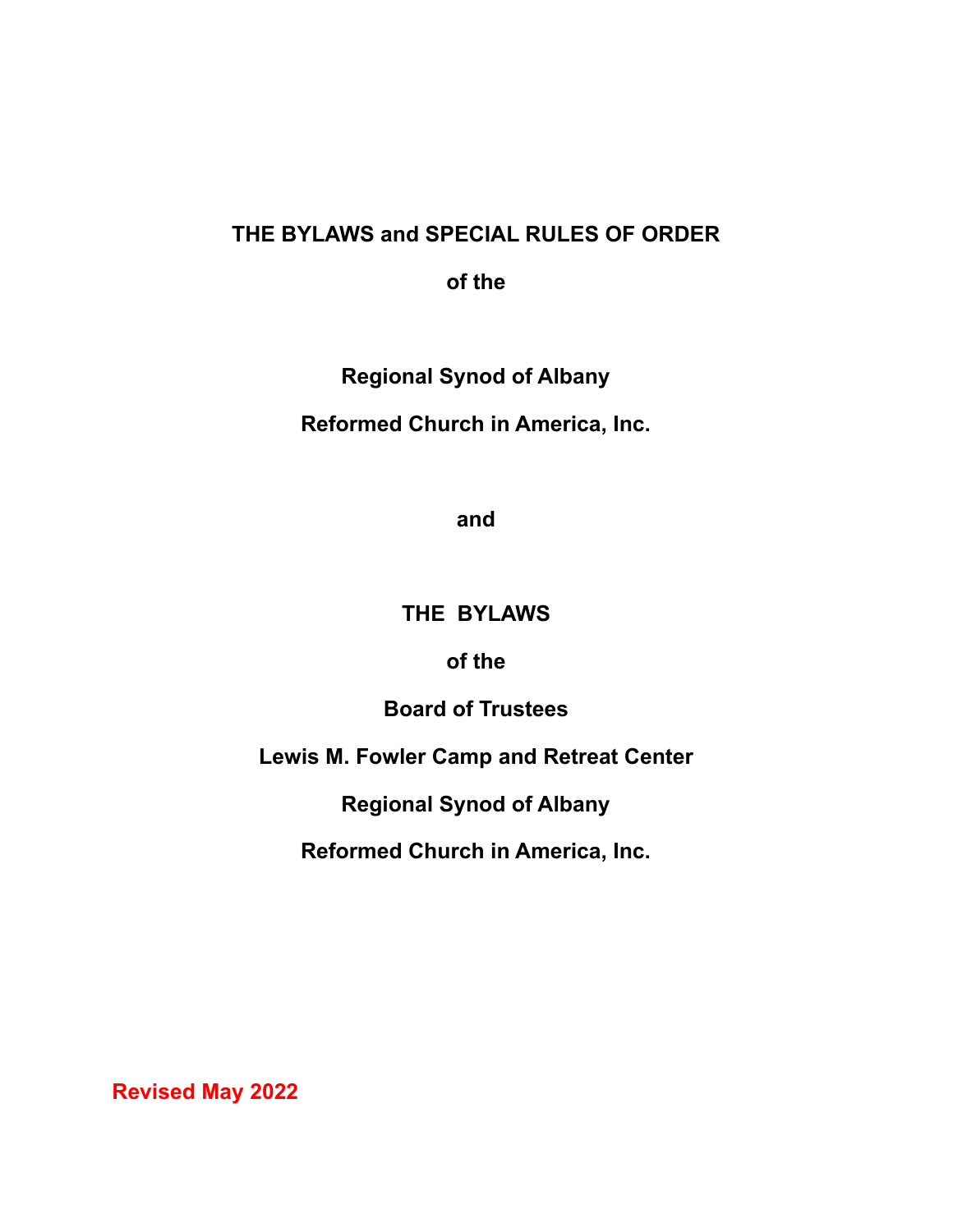# **CONTENTS**

## Bylaws of the Regional Synod of Albany, Reformed Church in America, Inc.

| Article 1 |  |
|-----------|--|
| Article 2 |  |
| Article 3 |  |
| Article 4 |  |
| Article 5 |  |
| Article 6 |  |
| Article 7 |  |
| Article 8 |  |
| Article 9 |  |
|           |  |

## Special Rules of Order of the Regional Synod of Albany

| Article 1 |              |  |
|-----------|--------------|--|
| Article 2 | – Amendments |  |

## Bylaws of the Board of Trustees, Fowler Camp and Retreat Center, Regional Synod of Albany, Reformed Church in America, Inc.

| Article 1 |  |
|-----------|--|
| Article 2 |  |
| Article 3 |  |
| Article 4 |  |
| Article 5 |  |
| Article 6 |  |
|           |  |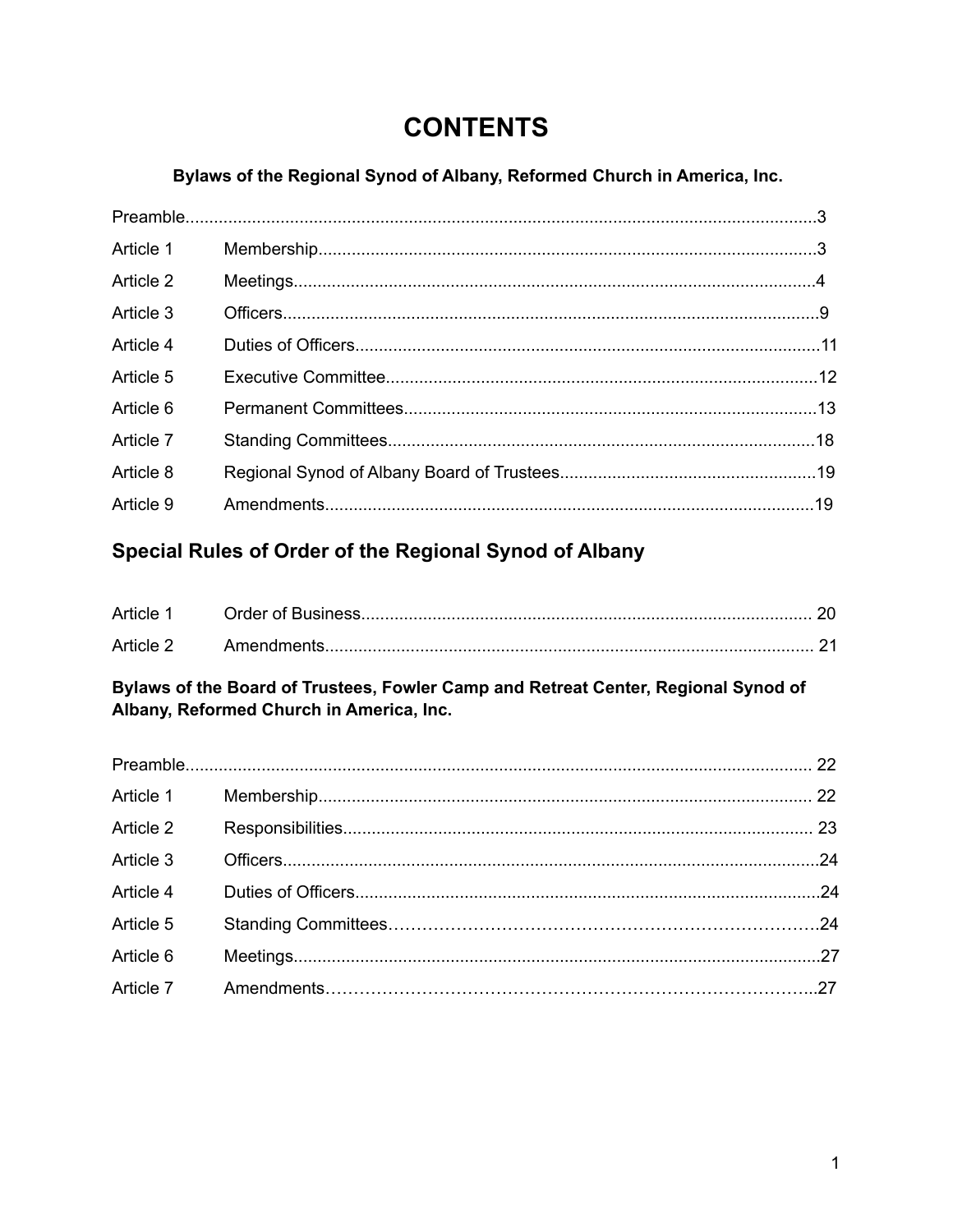#### **BYLAWS**

#### **of the**

#### **REGIONAL SYNOD OF ALBANY**

#### **Reformed Church in America, Inc.**

#### Preamble

The Regional Synod of Albany is an assembly of the Reformed Church in America and embraces the classes of Albany, Columbia-Greene, Montgomery, Rochester, Schenectady, and Schoharie.

The Regional Synod of Albany is subject to the regulations of the *Book of Church Order* of the Reformed Church in America.

The responsibilities of the regional synod are defined in the *Book of Church Order* (Chapter 1, Part III, Article 2) to be:

*Sec. 1. The regional synod shall exercise a general superintendence over the interests and concerns of the classes within its bounds.*

*Sec. 2. The regional synod shall exercise an appellate supervisory power over the acts, proceedings, and decisions of its several classes.*

*Sec. 3. The regional synod shall form, combine, and disband classes, and may transfer churches from one classis to another within its bounds.*

*Sec. 4. The regional synod shall create whatever organization it desires for the furtherance of the work of the gospel within its bounds, provided such organization does not infringe upon the prerogatives of the several classes or churches.*

The Regional Synod of Albany is incorporated as the Regional Synod of Albany, Reformed Church in America, Inc., pursuant to Section 15 of the Religious Corporations Law of the State of New York.

#### **Article 1. Membership**

Sec. 1. The regional synod shall consist of four ministers and four elders designated by each of the classes within the bounds of synod, and also the president and vice president of the synod.

Sec. 2. Delegates to the regional synod shall be appointed by the classis they represent, and their names shall be submitted annually to the stated clerk of synod by January 15. If a delegate is unable to attend a regional synod meeting, the classis shall appoint a substitute delegate and immediately notify the synod stated clerk.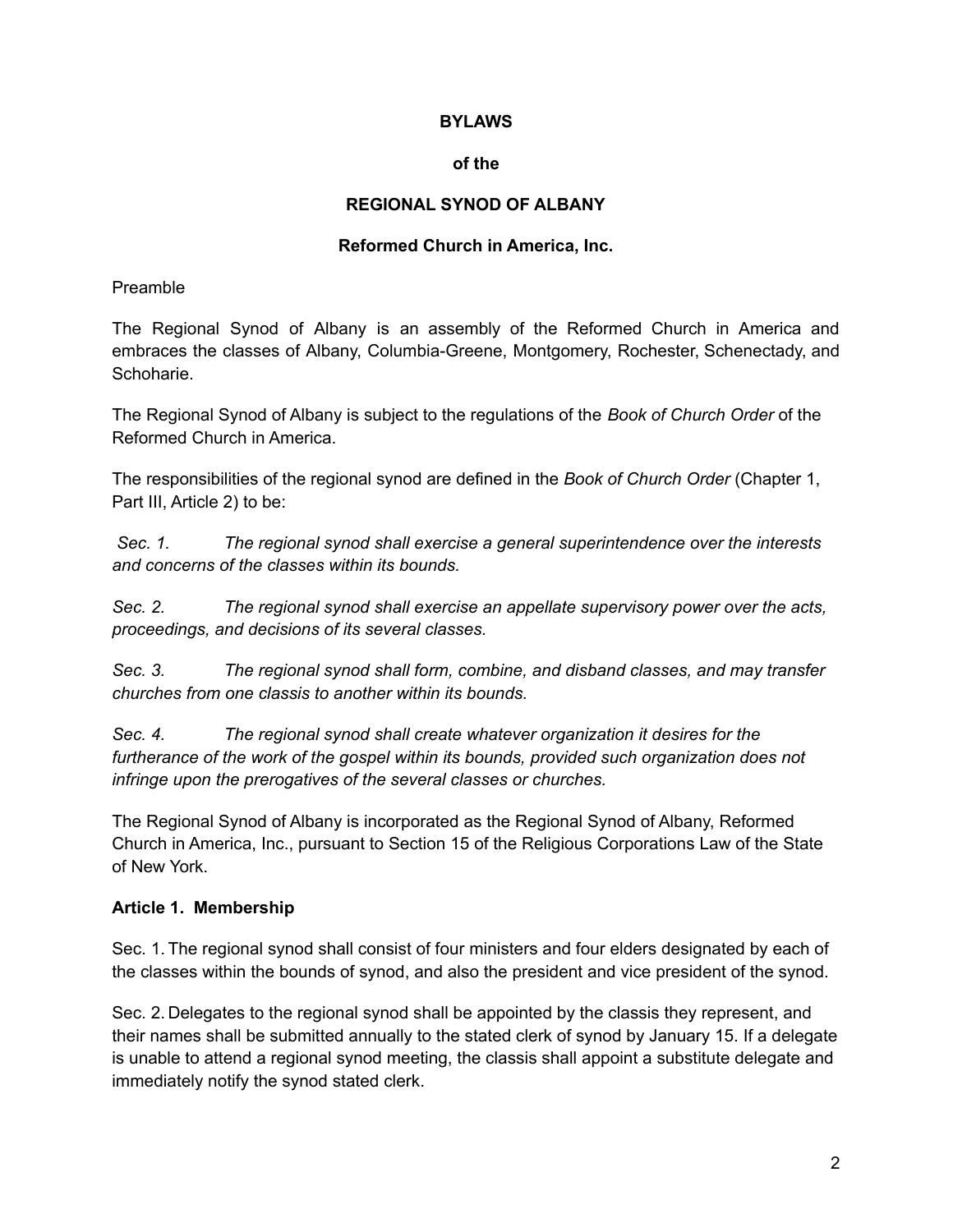Sec. 3. Delegates shall be seated from those classes that have paid the entire prior year's assessments and the current year's first quarter assessment to the treasurer by the annual meeting. Only seated delegates may vote.

Sec. 4. Members of the Regional Synod of Albany Executive Committee shall be corresponding delegates to the Albany Synod Assembly.

## **Article 2. Meetings**

Sec. 1. The regional synod shall meet annually in May at such place and time as shall be determined at an annual meeting. The site of the annual meeting shall be based on the alphabetical listing of classes. The designated classis shall determine the procedure it wishes to use in selecting the church in which the synod will meet for that year. The classis clerk shall notify the synod stated clerk of the selected church at the annual meeting, one year prior to the next annual meeting.

Sec. 2.Special meetings of the regional synod shall be called by the president upon written application by four ministers and four elders or as directed by the Executive Committee. Twenty-one days notice shall be given to the delegates of synod for such a meeting and this notice shall state the particular business for which the meeting is called. With consent of synod, a special meeting may transact other business, which would be legal at a regular meeting.

Sec. 3.A majority of the minister delegates and a majority of the elder delegates shall constitute a quorum at any synod meeting.

Sec. 4. The rules of order of the regional synod shall be those set forth in the most recent edition of *Robert's Rules of Order* except as is otherwise specified in the *Special Rules of Order of the Regional Synod of Albany.*

Sec. 5. The time and place of any annual or special meeting may be changed by the Executive Committee if found necessary or desirable. The committee shall notify delegates at least twenty-one days in advance of the meeting.

Sec. 6. Electronic Meetings

a. Introduction

Electronic meetings are held when a committee or board must engage in business (including the processing of motions, and collaborative, creative work) that is time sensitive and must not wait until a traditional meeting, when a traditional meeting is not possible, or for which the cost of a traditional meeting is not justified, given the purpose of the meeting, when electronic alternatives are available.

These guidelines cover two basic forms of electronic meeting, irrespective of the technologies employed: synchronous and asynchronous. The following brief definition will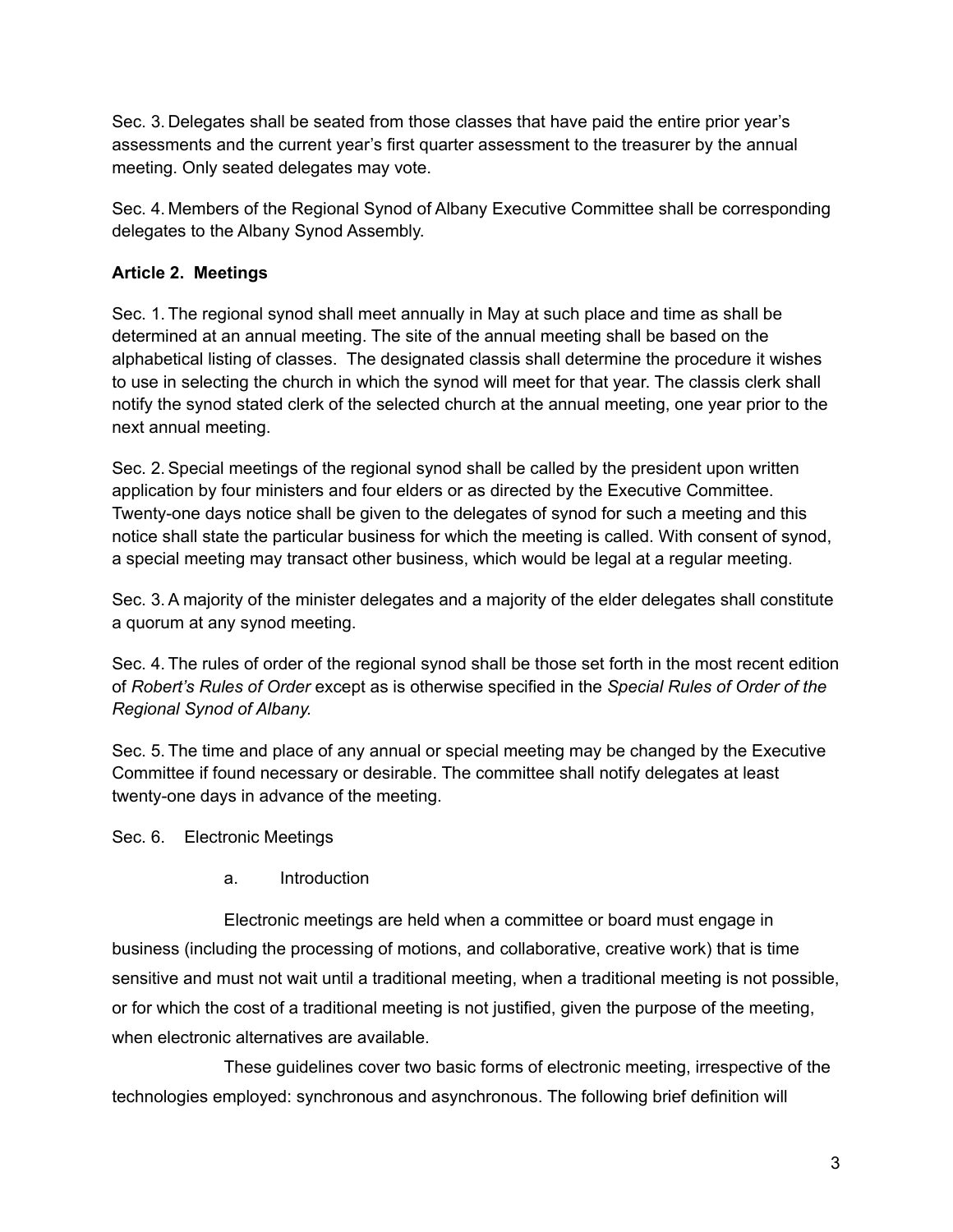suffice: "Synchronous meetings occur when participants are in different places at the same time. Asynchronous meetings occur with the participants in different places at different time."<sup>1</sup>

<sup>1</sup>*The Complete Idiot's Guide to Robert's Rules,* Nancy Sylvester, p. 238

Examples of technologies

| <b>Synchronous</b>               | <b>Asynchronous</b>              |
|----------------------------------|----------------------------------|
| Conference Call                  | E-mail                           |
| Interactive Video Teleconference | <b>Blog with Comment Feature</b> |

- b. Procedures and Rules
	- i. Permitted Circumstances

Electronic meetings are permitted for meetings of boards and committees appointed by the assembly or its Executive Committee.

Electronic meetings are permitted only if every member of the board/committee has access to the technology allowing participation in the meeting. For example, if a committee wishes to meet by e-mail, they may do so only if every member of the committee has e-mail access. If even one member lacks e-mail access, then the committee is not permitted to use this method of hosting an electronic meeting.

ii. Call to Meeting

Only the chair of a board or committee may call an electronic meeting. The chair shall call an electronic meeting when requested to do so by two members.

iii. Quorum

A quorum for an electronic meeting of a board or a committee shall be a majority of members of the board or committee. In synchronous meetings, the chair shall declare whether there is a quorum at the beginning of the meeting. In asynchronous meetings, the chair cannot declare a quorum until the voting has yielded a quorum.

iv. Notice and Scope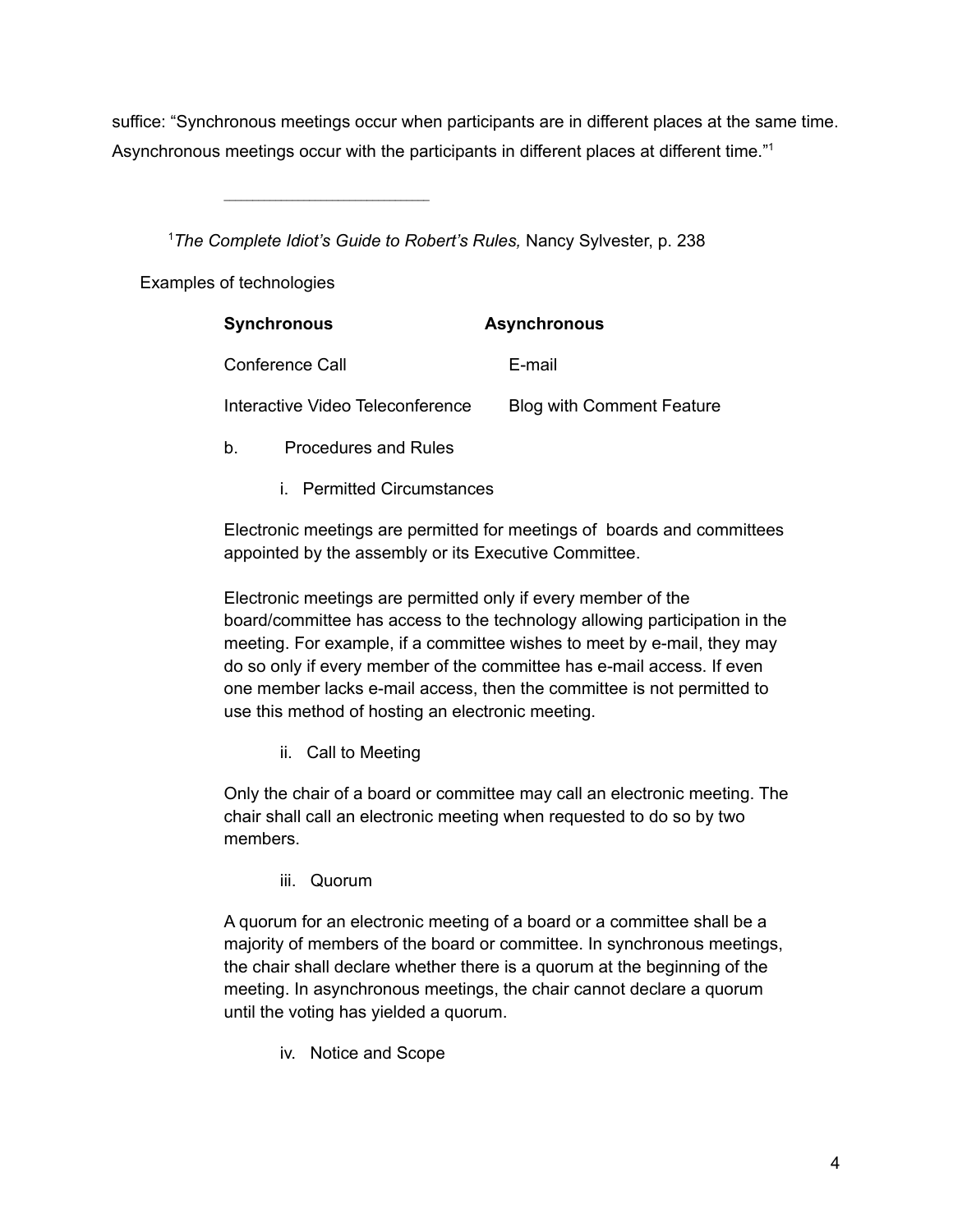The chair of the board or committee shall issue a call to electronic meeting to all the members within 3 days of an in-person meeting. For asynchronous meetings, the call to meeting commences the meeting, and shall indicate the date and time when the asynchronous meeting will close. The chair shall state the purpose of the meeting in the call to meeting. The chair shall rule out of order any original main motions not encompassed in the purpose stated in the call to meeting.

#### v. Participation

In electronic meetings, the same rules of privilege apply as in traditional meetings: the body may grant the privilege of the floor to a guest, who then must refrain from voting or speaking to an issue once debate closes. As in traditional meetings, a body that meets electronically is not required to grant the privilege of the floor to a guest and may choose to go into executive session.

Within the context of electronic meetings, a "guest" is a participant in the electronically delivered conversation who is not a member of the board or committee. For example, in an electronic meeting conducted by e-mail, a committee might permit a non-member to contribute, by e-mail, to the discussion.

The chair shall have the right to call the meeting with an indication whether the meeting is open or closed. A motion to open or close the meeting is in order at any time during the meeting prior to voting.

vi. Collaborative Work and Discussion in Electronic Meetings

It is anticipated that boards and committees will wish to meet electronically, not to process motions or formulate recommendations, but to discuss ideas, draft documents, or engage in other kinds of shared creative labor that arise out of the group's commission. The results of that work likely will become the object of a motion put before the committee or board, in which case the rules for motions in synchronous or asynchronous meetings (below) must be followed. Prior to that, however, no special rules other than the ones named above need be followed, although it is the right of the body to adopt such rules if needed.

vii. Motions in Synchronous Meetings

The same rules of order for the processing of motions apply in synchronous meetings as in traditional meetings.

However, the chair shall give special attention to the characteristics of the technology in use for the synchronous electronic meeting, particularly those that might have an impact on the full participation of the members of the group. To that end, the chair, in calling the meeting to order, shall ask each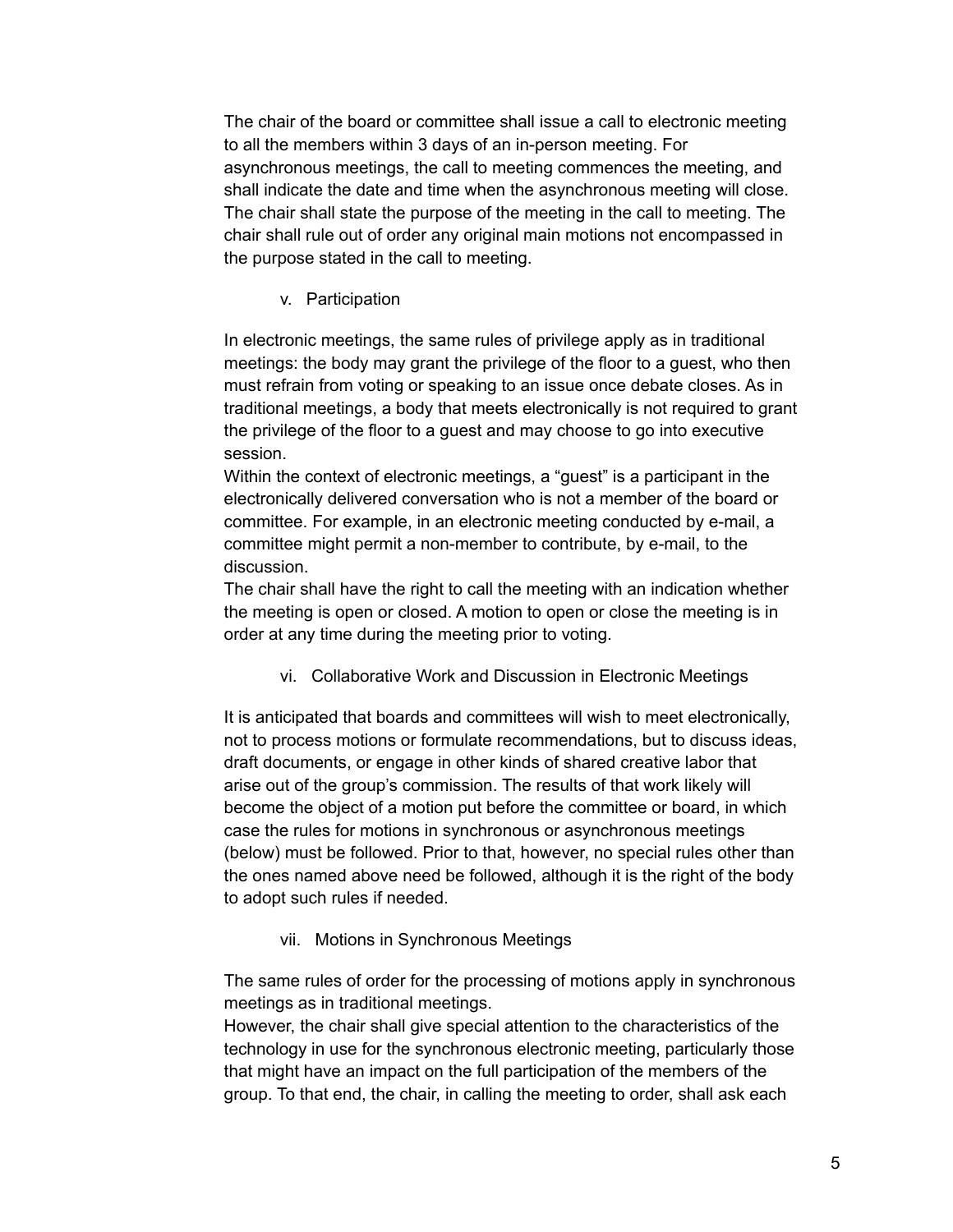attending member in turn to check-in with the chair by means of the technology adopted for that meeting, in order to ascertain that the member may participate and to give opportunity for technical adjustments before business commences. Furthermore, the chair shall determine prior to any vote or call for unanimous consent, whether any members are no longer present due to a disruption in their communication links. The chair shall make a diligent effort to include all participating members in the discussion. To facilitate this, the chair may request all members in a voice conference to mute their connections when not speaking. This reduces noise in the conference and allows the chair more effectively to keep the meeting orderly and ascertain that all members have the opportunity to contribute.

viii. Motions in Asynchronous Meetings

Acts in electronic asynchronous meetings must be handled by vote on motions, and not by unanimous consent.

Any member may make a motion, provided that the motion is in order. The clerk, on behalf of the committee, may place a motion before the body. The motion is moved when the first "yes" vote for that motion is received by the chair.

For motions offered by a member or placed before the body by the clerk, receipt of a subsequent "yes" vote is needed for support.

When a motion is placed before the body, the chair or the clerk on behalf of the chair shall state the motion and its term (the date and time when voting on this motion shall conclude).

Voting continues until all the members have voted, or until the motion's term, whichever comes first.

The chair shall announce the result of the vote at the conclusion of the motion's term.

ix. Following the Meeting

After the meeting has concluded, the chair shall ensure that a report of the meeting is sent to the clerk of the Regional Synod of Albany. The report shall contain all motions and their dispositions.

c. Meetings of the synod

Electronic meetings of the synod are permitted for either a stated or special session. Such meetings may only take place in a synchronous format. All electronic meetings of the synod shall conform to the Bylaws of the Regional Synod of Albany, the Special Rules of Order of the Regional Synod of Albany, and the RCA *Book of Church Order*, Chapter 1, Part III,

1. Technology Access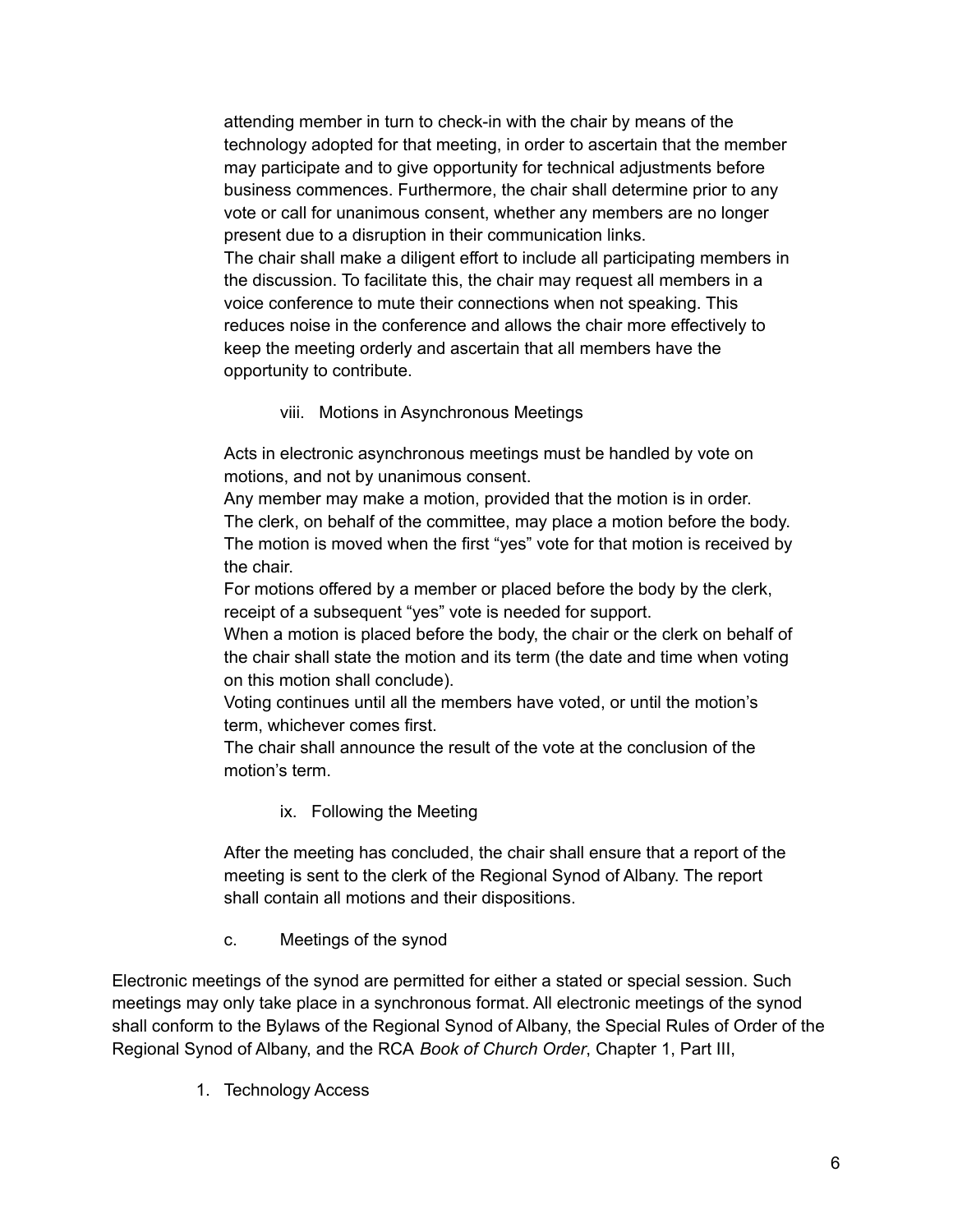The Albany Synod Executive Committee shall ensure that all delegates have proper technology so as to participate in a synchronous meeting. If any delegates lack appropriate technology, ASEC shall work with the appropriate classis(es) in order to secure such appropriate technology for their use.

2. Call to Meeting

If a meeting of the synod is to be held in an electronic format, such a meeting is to be requested by the Albany Synod Executive Committee no less than forty-two days before. The Call to Meeting for a special meeting in an electronic format shall conform to Article 2, Section 2 of the Bylaws of the Regional Synod of Albany.

Meetings in electronic format shall be approved by a majority of the classes. Notice of approval by the classis of an electronic meeting format shall be made to the Stated Clerk within twenty-one days of receiving the call to meeting.

3. Quorum

A quorum for an electronic meeting of the synod shall be the same as the quorum identified in Article 2, section 3 of the Bylaws of the Regional Synod of Albany

4. Notice and Scope

For the synod, an announcement of a change from an in-person meeting to an electronic meeting must be no less than twenty-one days in advance of the meeting.The agenda for electronic meetings of the synod shall be as limited as possible.

5. Participation

In electronic meetings, the same rules of privilege apply as in traditional meetings: the body may grant the privilege of the floor to a guest, who then must refrain from voting or speaking to an issue once debate closes. As in traditional meetings, a body that meets electronically is not required to grant the privilege of the floor to a guest and may choose to go into executive session.

For meetings of the synod, all delegates shall have the ability to speak into the meeting and to hear the proceedings of the meeting synchronously. Video presence is recommended, but not required.

6. Motions

The same rules of order for the processing of motions apply in synchronous meetings as in traditional meetings.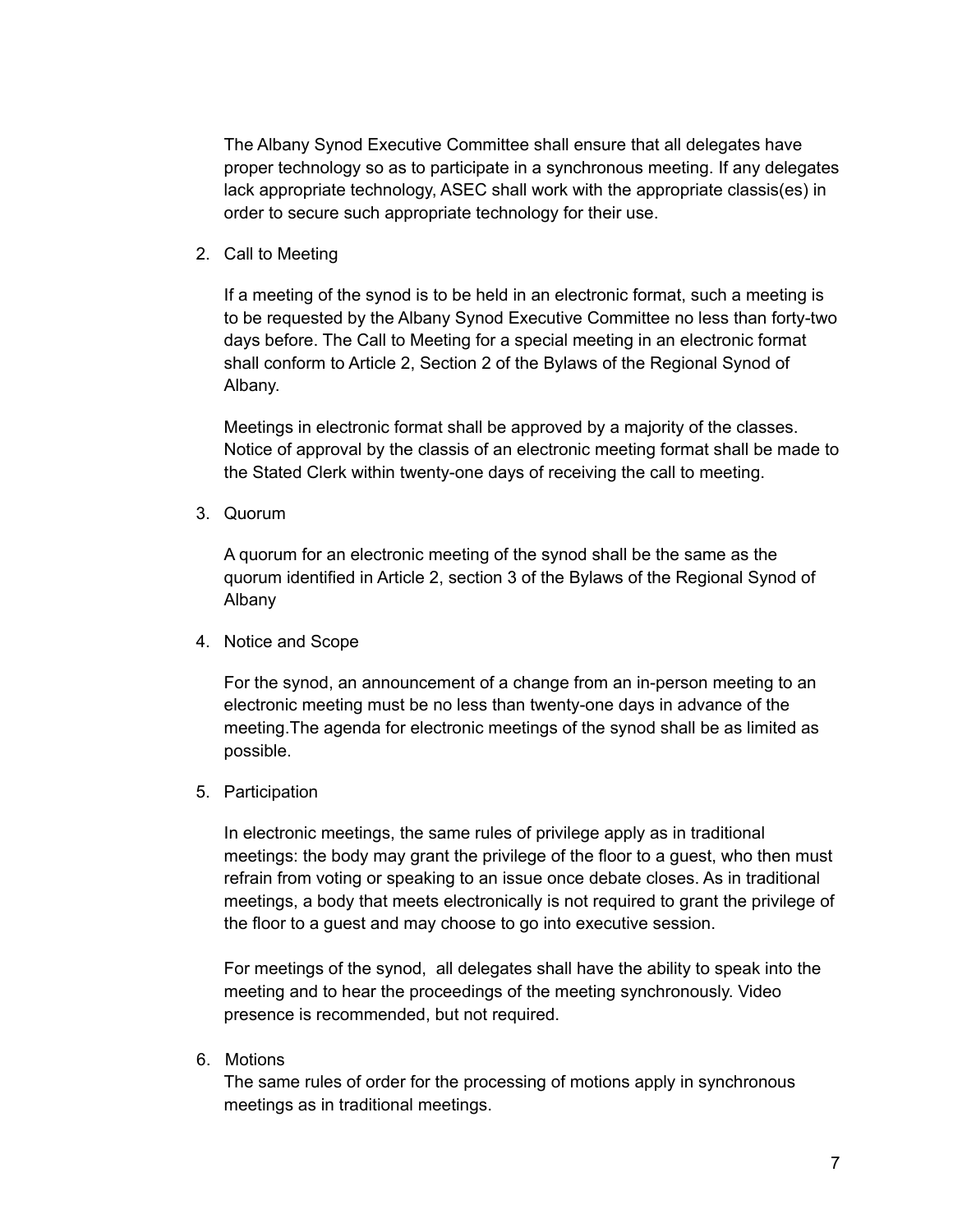However, the chair shall give special attention to the characteristics of the technology in use for the synchronous electronic meeting, particularly those that might have an impact on the full participation of the members of the group. To that end, the chair, in calling the meeting to order, shall ask each attending member in turn to check-in with the chair by means of the technology adopted for that meeting, in order to ascertain that the member may participate and to give opportunity for technical adjustments before business commences. Furthermore, the chair shall determine prior to any vote or call for unanimous consent, whether any members are no longer present due to a disruption in their communication links.

The chair shall make a diligent effort to include all participating members in the discussion. To facilitate this, the chair may request all members in a voice/video conference to mute their connections when not speaking. This reduces noise in the conference and allows the chair more effectively to keep the meeting orderly and ascertain that all members have the opportunity to contribute.

7. Voting

All voting shall be taken by a method prescribed and defined by the President and shall be tallied by those appointed to serve as Tellers. Voting by email shall be prohibited.

8. Following the Meeting

The Stated Clerk shall keep minutes of the meeting and will be subject to approval at the next annual meeting of the synod.

## **Article 3. Officers**

**Sec. 1.**The officers of the regional synod shall be the president, vice president, and stated clerk.

**Sec. 2.**The terms of office for the president and vice president shall be from the close of an annual meeting to the close of the next. The term of office for the stated clerk shall be for two years from the close of the annual meeting in the odd numbered years.

**Sec. 3.**Election of president and vice president

a. Procedures for Election

The president and vice president shall be elected by ballot at the annual meeting. Seated delegates may vote. Tellers shall distribute, collect, and count the ballots.

b. Election of President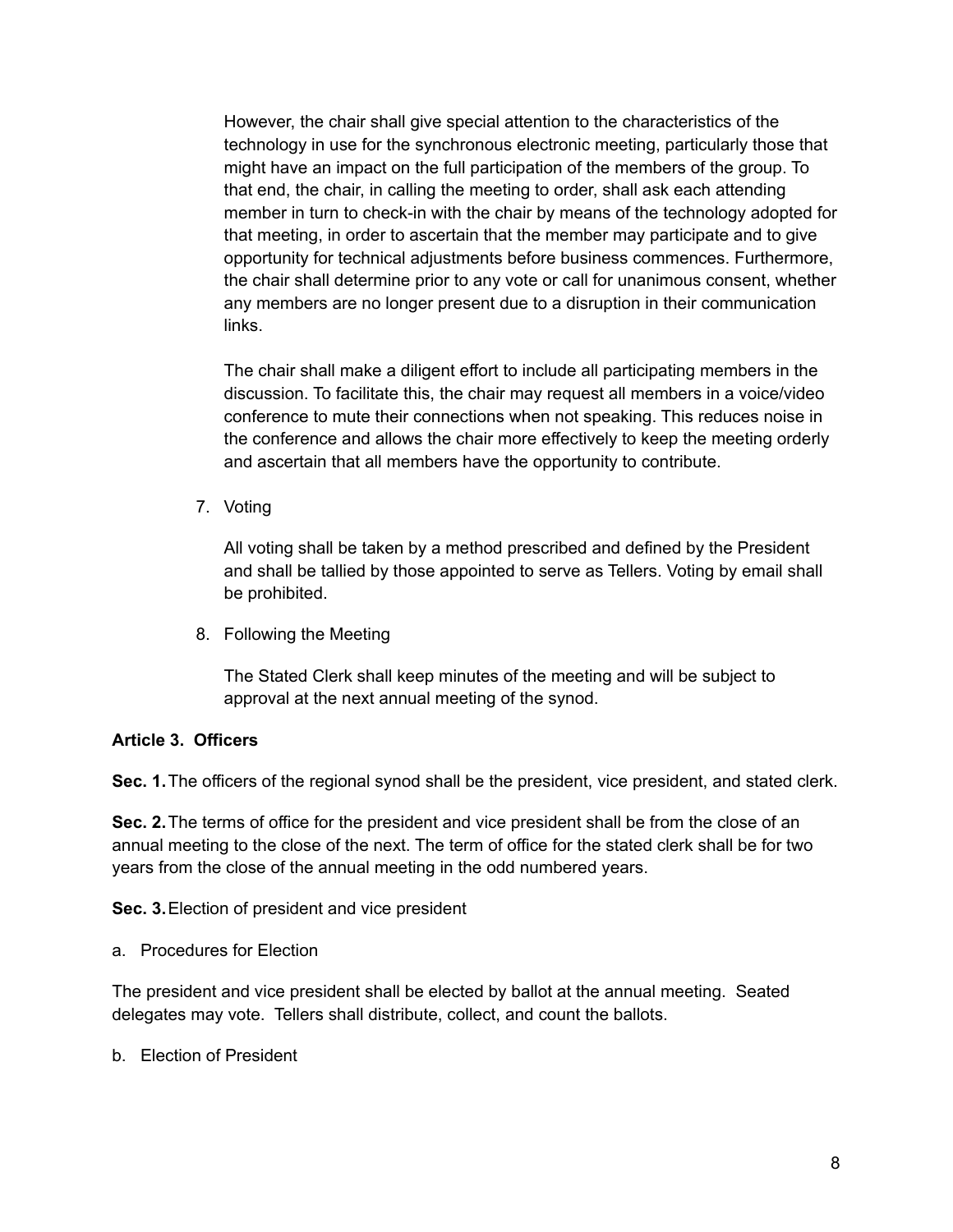The first ballot cast shall be an electing ballot. The vice president shall be the sole nominee. An affirmative vote of a majority of seated delegates (hereinafter "majority") shall be required for election on an electing ballot. If the vote is not affirmative or the vice president declines the nomination, the election for president shall follow the process prescribed below for the election of the vice president.

## c. Election of Vice President

The nominees recommended by the synod's nominations committee shall be on the first electing ballot. Other nominees may be nominated, seconded and voted by a majority of the synod delegates and placed on the electing ballot. Only seated delegates may be added to the electing ballot.

If no nominee receives a majority on the first electing ballot, a second electing ballot will be taken. Voting will be limited to the two persons receiving the largest number of votes on the first electing ballot. In case of a tie vote on the second electing ballot, balloting will continue until there is an election.

d. Should the president vacate the office, the vice president shall be named president. In the event the vice president should vacate the office, a new vice president shall be appointed by the executive committee from the current regional synod delegates, giving full consideration to those who had the highest number of votes on the electing ballot in the previous session.

## **Sec. 4.**Stated Clerk

a. The stated clerk shall be elected at the annual meeting in the odd numbered years. The stated clerk must be an elder or minister of Word and Sacrament. The stated clerk shall be eligible for re-election. Nominations shall be submitted by the Nominations Committee and election shall be by ballot.

b. The stated clerk may receive fees for his/her services as determined by the regional synod, together with reimbursement for such expenses as may be incurred in the performance of his/her duties.

## **Article 4. Duties of Officers**

## **Sec. 1.The president shall:**

- a. Preside over all meetings of the regional synod and of the Executive Committee.
- b. State and explain the business to be transacted, enforce the *Special Rules of Order,* and maintain a decorum and dignity, becoming an assembly of the church of Christ.
- c. Present the president's report at the annual meeting.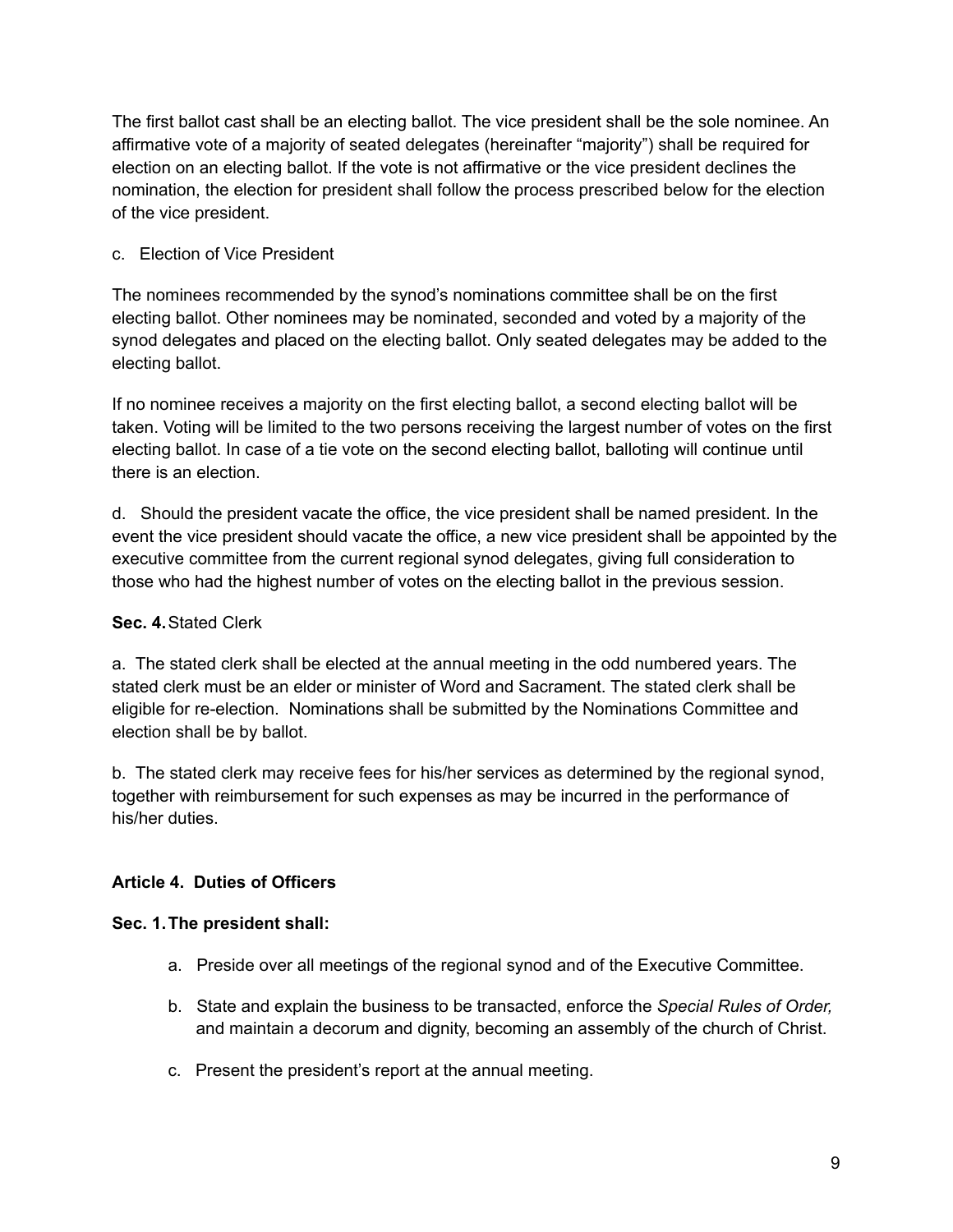- d. Appoint all standing committees subject to the approval of the regional synod.
- e. Serve as the regional synod's delegate to the General Synod during the presidential term.
- f. Appoint delegates to serve as tellers at the annual meeting.
- g. Appoint temporary clerks as needed.

#### **Sec. 2.The vice president shall:**

a. Perform the duties of the president at the request of or in the absence of the president.

#### **Sec. 3.The stated clerk shall:**

- a. Record the acts and proceedings of the regional synod. The minutes, having been examined and approved by the officers of the synod, shall be printed and the official copy shall be signed by the president and stated clerk.
- b. Distribute regional synod minutes to ministers and consistories in the synod, to synod delegates, to members of the Executive Committee, Synod Ministries Board and mission staff.
- c. Notify the Executive Committee and the Regional Synod of Albany Board of Trustees of the times and places of their meetings, record the acts and proceedings of the committee and board, and distribute the minutes to their members.
- d. Preserve documents and records of permanent value.
- e. Distribute the *Bylaws and Special Rules of Order of the Regional Synod of Albany*.
- f. Send meeting materials to all delegates at least fourteen days prior to annual or special synod meetings.
- g. Notify the stated clerk of each classis at least fourteen days prior to the annual meeting that the classis clerk shall present the minutes of classis for examination and shall submit an annual report on ministerial changes within the classis.
- h. Make all arrangements with the host church for the annual meeting.
- i. Prepare a digest of actions of the Executive Committee since the last synod and present it at the annual meeting.
- j. Have present at the annual meeting the minutes of the previous annual meeting, the *Book of Church Order, RCA*, the minutes of the last meeting of General Synod, and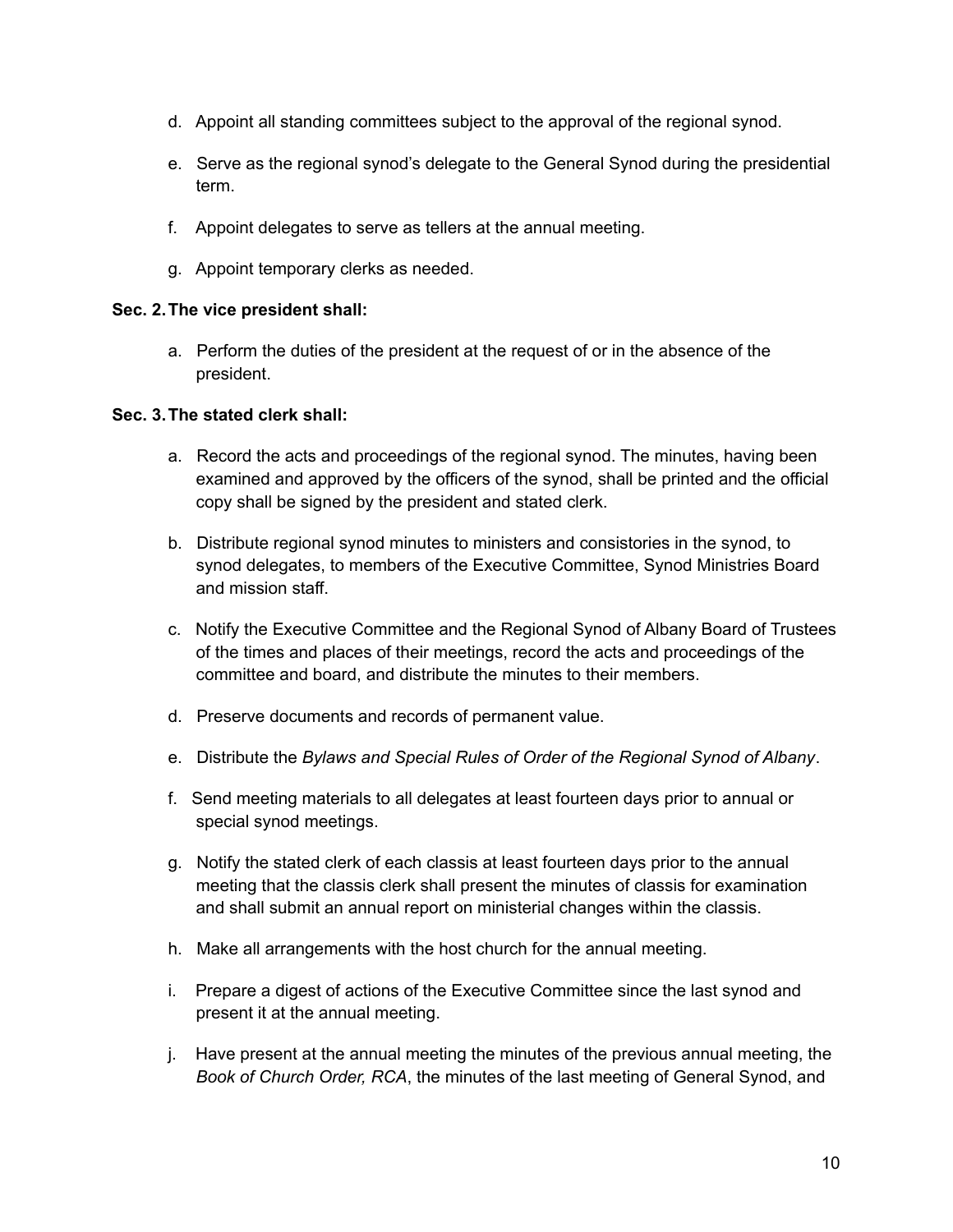sufficient copies of the *Bylaws and Special Rules of Order* for the use of delegates present.

- k. Notify all persons elected or appointed by the regional synod within ten days of their election or appointment.
- l. Forward overtures to General Synod no later than ten days after the annual meeting.
- m. Forward nominations to General Synod committees, to ecumenical organizations, and other agencies no later than ten days after the annual meeting.
- n. Forward copies of the minutes of annual and special regional synod meetings to the denomination as prescribed by the *Book of Church Order*, Chapter 1, Part III, Article 5, Section 4.
- o. Submit to the president of General Synod, the annual Report of the President of the Regional Synod of Albany.
- p. Serve as the chairperson of the Nominations Committee.
- q. Meet with the Overtures and Judicial Business Committee.

## **Article 5. Executive Committee**

## **Sec. 1.Membership and Meetings**

- a. The Executive Committee shall have the following voting members: RSA president, RSA vice president, RSA past president, the liaison of the Synod Ministries Board, the liaison from the Fowler Board of Trustees, the chairpersons of the permanent committees, and three elders and three ministers to be drawn from among the six classes.
- b*.* The three elders and three ministers serving as voting members of the Executive Committee shall be nominated by their classes. The stated clerk shall request these nominations according to an equitable rotation schedule. A term for these members is three years.
- c. The Executive Committee shall have the following non-voting members: the Synod Ministries Coordinator**,** the Fowler Executive Director and the RSA Stated Clerk.
- d. If a Board liaison or a chairperson of a permanent committee is neither an elder nor a minister, then that chairperson shall serve on the Executive Committee as a non-voting member.
- e. If the current past president is unable to serve on the Executive Committee, the president shall appoint the previous past president to serve the unexpired term.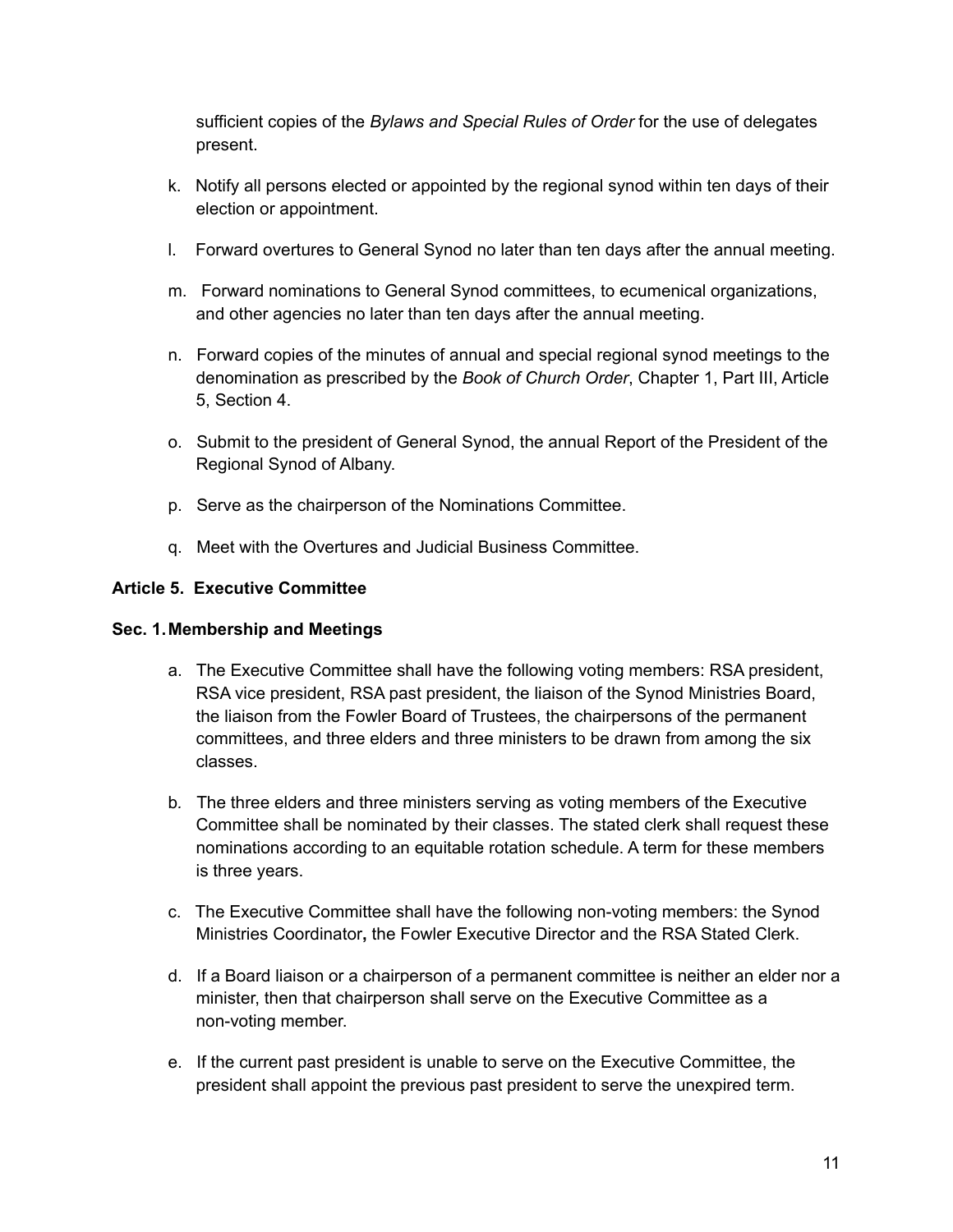- f. The RSA Stated Clerk shall serve as clerk of the Executive Committee.
- g. A quorum shall consist of a majority of the voting members serving on the Executive Committee.
- h. The Regional Synod shall elect the members of the Executive Committee.
- i. The Executive Committee shall meet three times per year, and additionally at the call of the president.

#### **Sec. 2. Responsibilities**

The Executive Committee shall:

- a. Act as agent for the regional synod in between sessions.
- b. Define responsibilities of, employ and supervise such staff as may be required to carry out the administration and ministry of the regional synod.
- c. Appoint a search committee to recommend candidates for program staff positions.
- d. Appoint a financial manager to administer funds, disburse monies, maintain complete records of such transactions, prepare monthly and annual financial reports and present these records for audit.
- e. Review and submit for approval the annual budget of the regional synod.
- f. Provide for the interpretation, promotion, and funding of the regional synod budget.
- g. Fill vacancies on permanent committees.
- h. Appoint ad hoc committees and agents as necessary to carry out the administration and ministry of the regional synod.
- I. Appoint alternate members to the Overtures and Judicial Business Committee to replace members recusing themselves by conflict of interest.
- j. Receive, review and report on items referred from the Fowler Board of Trustees in matters of:
	- i. Purchase, disposal and or mortgage of real property.
	- ii. Adherence to the stated investment guidelines.
	- iii. Incurring of any indebtedness.

#### **Article 6. Permanent Committees**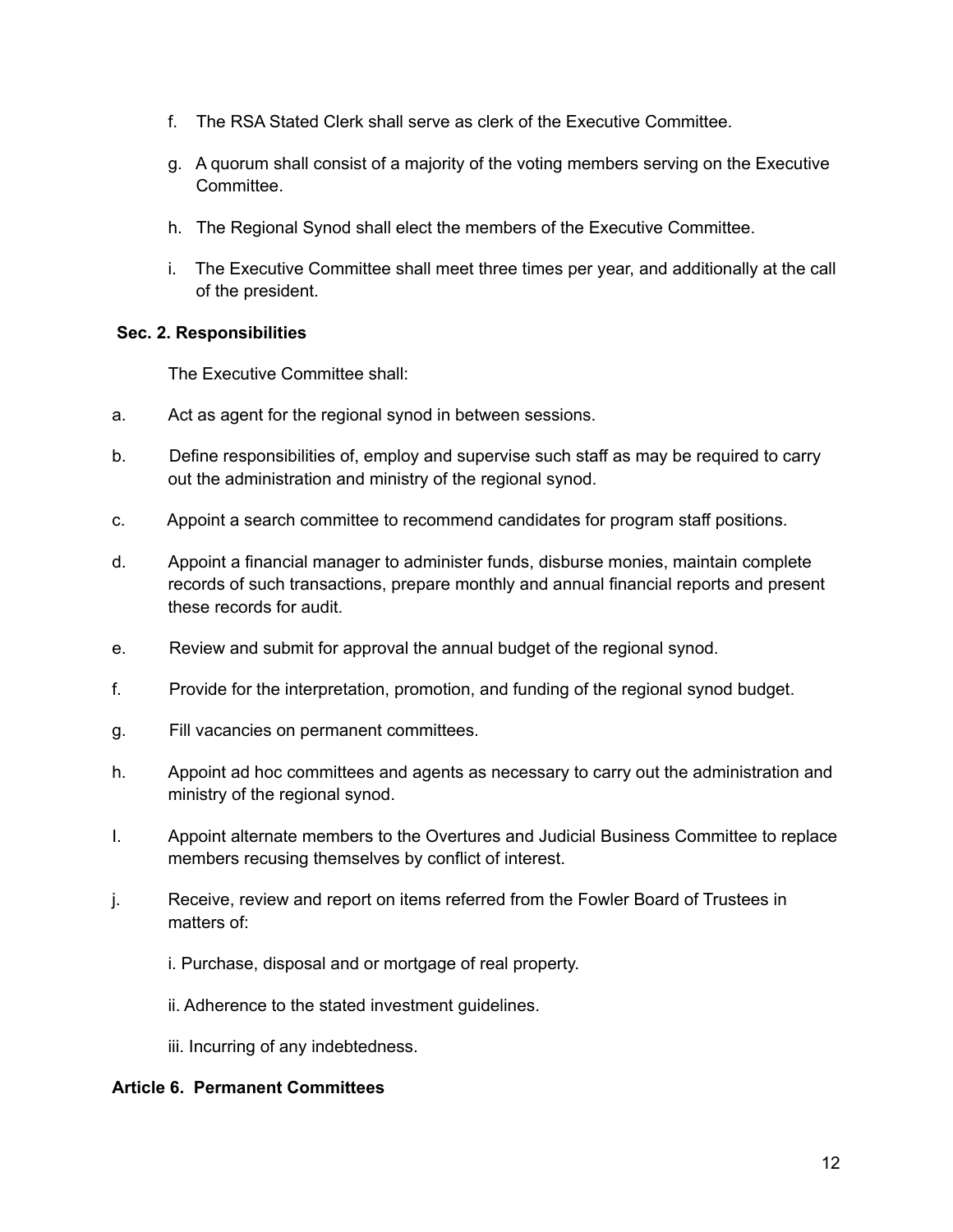#### **Sec. 1.Committee on Overtures and Judicial Business**

a. Membership and Meetings

The committee shall:

i. Consist of five members; three of whom shall be ministers and two of whom shall be elders. One member shall be an attorney. Members are eligible for one five-year term with one member elected each year at the annual meeting. In case of the need for recusal, alternate members will be appointed by the Executive Committee from a list of alternates provided by the Nominations Committee. The stated clerk shall attend committee meetings.

ii. Nominate its chairperson annually prior to the March Executive Committee meeting from those committee members who have served at least one year. The Executive Committee shall appoint the chairperson. The chairperson shall be a member of the Executive Committee.

iii. Meet at least once a year and additionally as needed to accomplish its responsibilities.

b. Responsibilities

The committee shall:

i. Report to the regional synod at its annual meeting.

ii.Receive complaints and appeals from classes and carry out responsibilities as defined in the *Disciplinary and Judicial Procedures*, BCO, Chapter 2, Part II.

iii. Receive and review overtures from classes and make recommendations regarding those overtures to the regional synod. Classis overtures must be received sixty days prior to the annual meeting.

iv. Submit for regional synod approval all proposed overtures to the General Synod.

v. Review the *Bylaws and Special Rules of Order of the Regional Synod of Albany, Reformed Church in America, Inc*. and the *Bylaws of the Board of Trustees, Lewis M. Fowler Camp and Retreat Center, Regional Synod of Albany, Reformed Church in America, Inc*., and recommend revisions to the regional synod.

#### **Sec. 2. Synod Ministries Board**

a. Mission

i. The mission of the Synod Ministries Board is to coordinate and exercise oversight of resources and program support of the Regional Synod of Albany.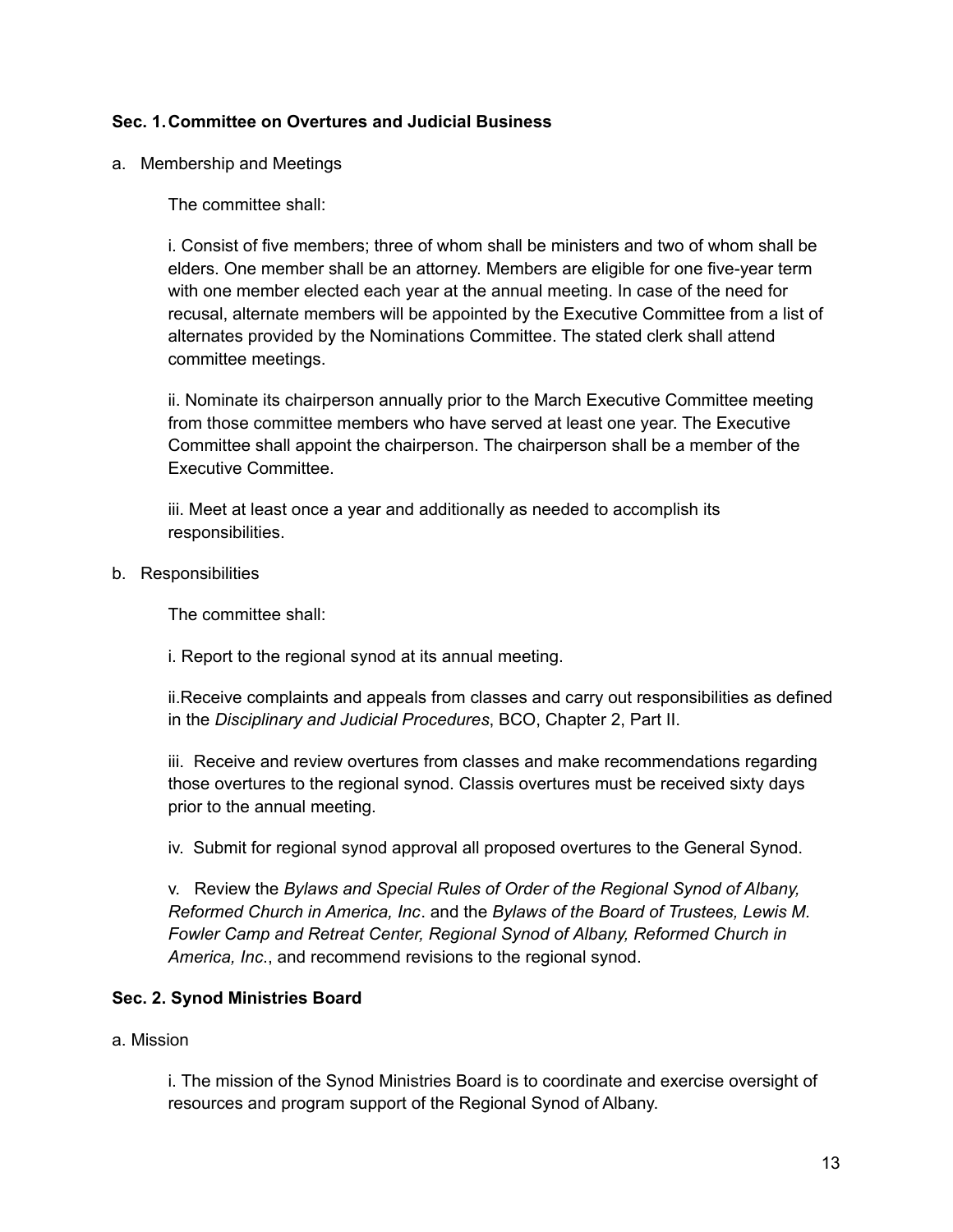ii. The Board's coordination efforts shall be primarily with the Classes comprising the Regional Synod of Albany.

iii. The Board shall maintain and biennially review their operation's manual.

b. Membership and Meetings

i. The Synod Ministries Board shall have the following voting members: RSA president, RSA vice president, RSA past president, and two delegates from each of the six classes (by appointment).

ii. The twelve delegates serving by appointment as voting members of the Synod Ministries Board shall be nominated by their classes. No more than one of the delegates from each classis may be a Minister of Word and Sacrament. The stated clerk shall request these nominations according to an equitable rotation schedule. A term for these members is three years. A member may serve an additional term, subject to nomination by her or his classis and electing vote by the Synod.

iii. The Synod Ministries Board shall have the following non-voting members: the Synod Ministries Coordinator, the Fowler Executive Director, and the Fowler Board of Trustees liaison.

iv. The Synod Ministries Board shall nominate its moderator from among its elders and minister members.

v. The Synod Ministries Board shall elect its clerk from among its members, and its liaison to the Synod Executive Committee.

vi. A list of Board members shall be published to the regional synod annually.

vii. The Synod Ministries Board shall meet three times a year and additionally at the call of its moderator.

viii. Regular meetings of the Board shall take place, if possible, prior to the corresponding meeting of the Synod Executive Committee.

## c. Accountability

The Synod Ministries Board shall be accountable to the regional synod through the Synod Executive Committee. The Board shall annually report its overall mission activity and its use of funds and staff to the Synod at its annual meeting through the General Review Committee.

## **Sec 3. Nominations Committee**

a. Membership and Meetings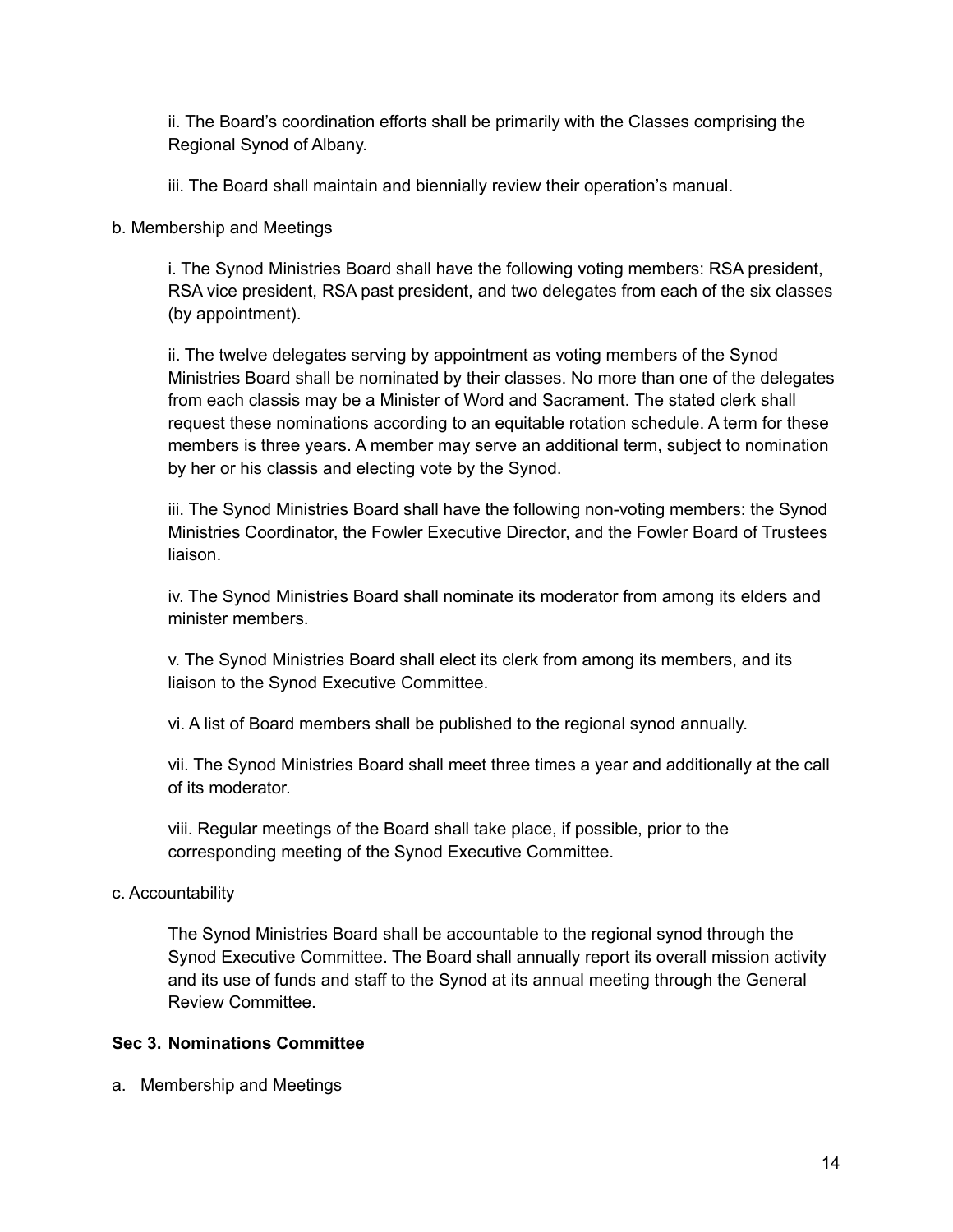The committee shall:

i. Consist of the classis stated clerk from each classis or its designated representative and the synod stated clerk, ex officio, who shall be the chairperson.

ii. Meet at least once a year and additionally as needed to accomplish its responsibilities.

#### b. Responsibilities

The committee shall:

i. Nominate members for the permanent committees of the regional synod.

ii. Nominate the synod stated clerk.

iii. Nominate people to serve as requested by the Reformed Church in America, its agencies, and institutions.

iv. Nominate at least two willing candidates for the office of vice president. The list of nominees may be drawn from two sources: 1) from the list of delegates to the next regional synod meeting; 2) from any proposed nominees put forward by the classes. Such proposed nominees need not be delegates to the next regional synod meeting but must be eligible to be a delegate (namely, an elder or a minister within the bounds of that classis). A classis may put forward up to two proposed nominees who must be approved by a vote of that classis. The nominations committee must receive these proposed nominees no later than March 21.

v. Nominate a list of Minister and Elder alternates to serve on the Overtures and Judicial Business Committee in case of the need for recusal of current Overtures and Judicial Business Committee members.

vi. Carefully examine the minutes of the classes for the past year, calling the attention of the regional synod to any act of omission or violation of the *Book of Church Order, RCA.*

#### **Sec 4. Personnel Committee**

a. Membership and Meetings

The committee shall:

i. Consist of five members whose terms continue for three years, a part of the whole number to be elected annually, with membership limited to two consecutive terms.

ii. Nominate its chairperson annually prior to the March Executive Committee meeting. The Executive Committee shall appoint the chairperson. The chairperson shall be a member of the Executive Committee.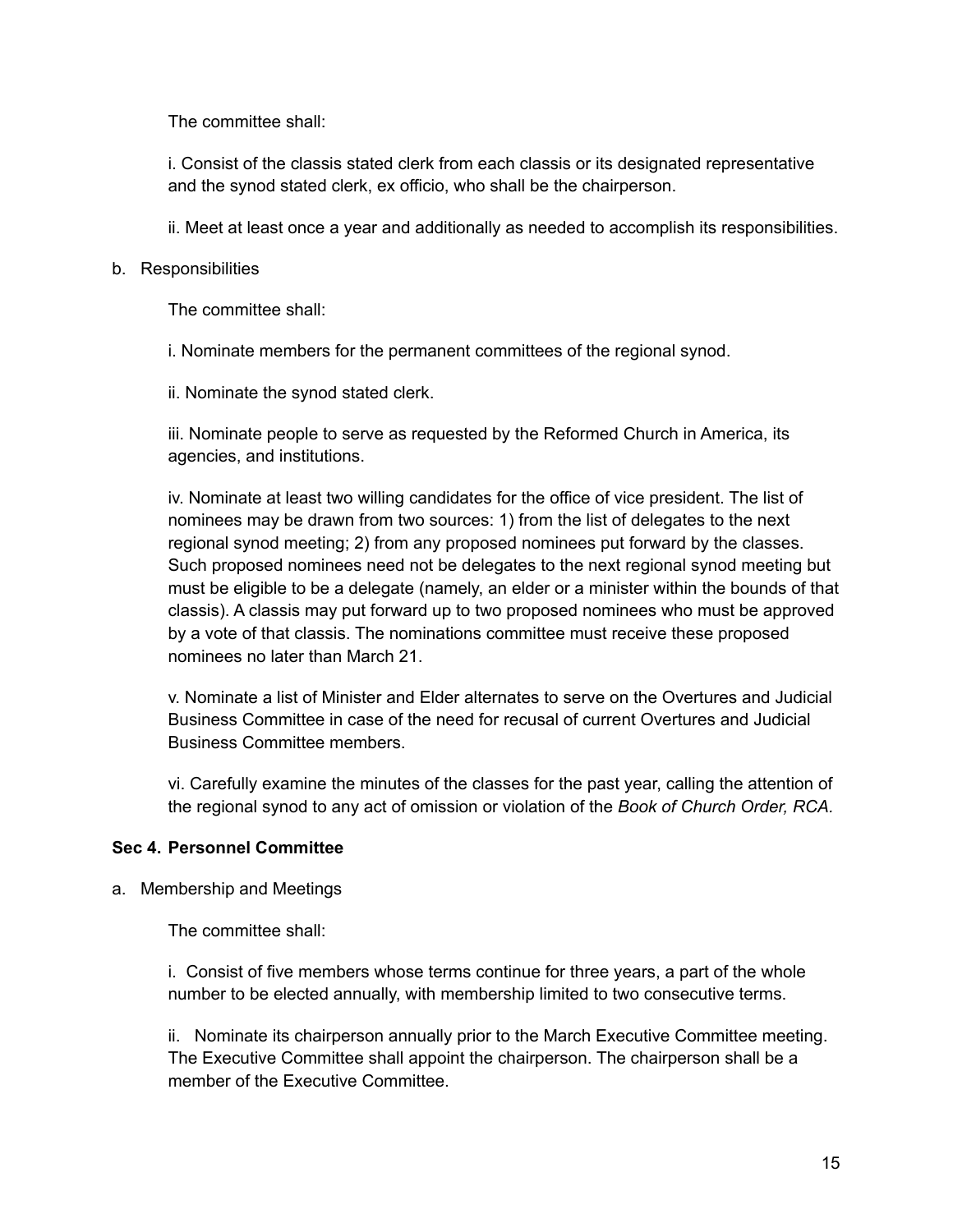iii. Nominate its vice-chairperson annually prior to the March Executive Committee meeting. The Executive Committee shall appoint the vice-chairperson.

iv. Meet at least once a year and additionally as needed to accomplish its responsibilities.

- b. Responsibilities
	- i. Advisory

The committee shall:

- a. Assess staff needs of the regional synod and recommend staff positions to the Executive Committee.
- b. Develop and revise position guides for all staff.
- c. Develop and maintain a system of staff supervision and evaluation.
- d. Recommend employee compensation and benefits.
- e. Revise and update employee handbook.
- f. Provide recommendations for professional development.
- ii. Operational

The committee shall:

- a. Approve the hiring of support staff.
- b. Approve staff performance reviews.
- c. Resolve staff concerns.
- d. Provide information to the Executive Committee in the event of a staff appeal of a Personnel Committee decision.

#### **Sec. 5.Finance Committee**

a. Membership and Meetings

The committee shall:

i. Consist of five members whose terms continue for three years, a part of the whole number to be elected annually, with membership limited to two consecutive terms.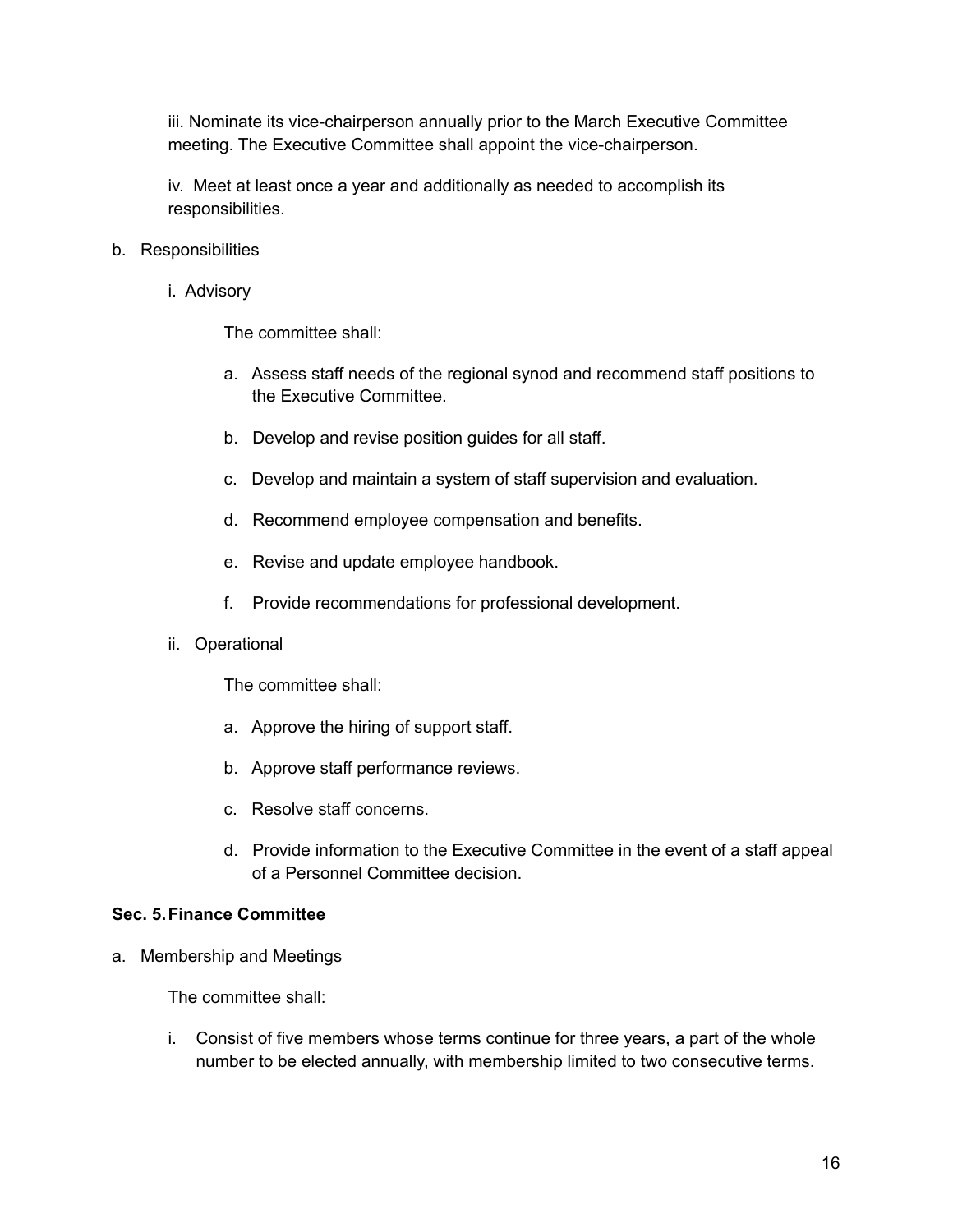- ii. Nominate its chairperson annually prior to the March Executive Committee meeting. The Executive Committee shall appoint the chairperson. The chairperson shall be a member of the Executive Committee. The synod financial manager and synod administrator shall serve as staff to the Finance Committee.
- iii. Nominate its vice-chairperson annually prior to the March Executive Committee meeting. The Executive Committee shall appoint the vice-chairperson.
- iv. Meet at least once a year and additionally as needed to accomplish its responsibilities.
- b. Responsibilities
	- i. Advisory

The committee shall:

- a. Develop and recommend the budget.
- b. Recommend stipends for the stated clerk and financial manager.
- c. Recommend insurance coverage for the Regional Synod.
- d. Recommend changes in the regional synod investment policies.
- ii. Operational

The committee shall:

- a. Review reports of the synod financial manager.
- b. Arrange for and review the annual audits of the financial records of the synod.
- c. Oversee the implementation of the Executive Committee financial decisions.
- d. Provide guidance and direction for regional synod fund-raising.
- e. Invest monies consistent with the policies established by the Executive **Committee.**

## **Article 7. Standing Committees**

Standing Committees of the Regional Synod of Albany (except the Synod Agenda Committee) shall be appointed by the president from among the delegates at least sixty days prior to the annual meeting and subject to the approval of the regional synod.

Sec. 1. Committee on Accounts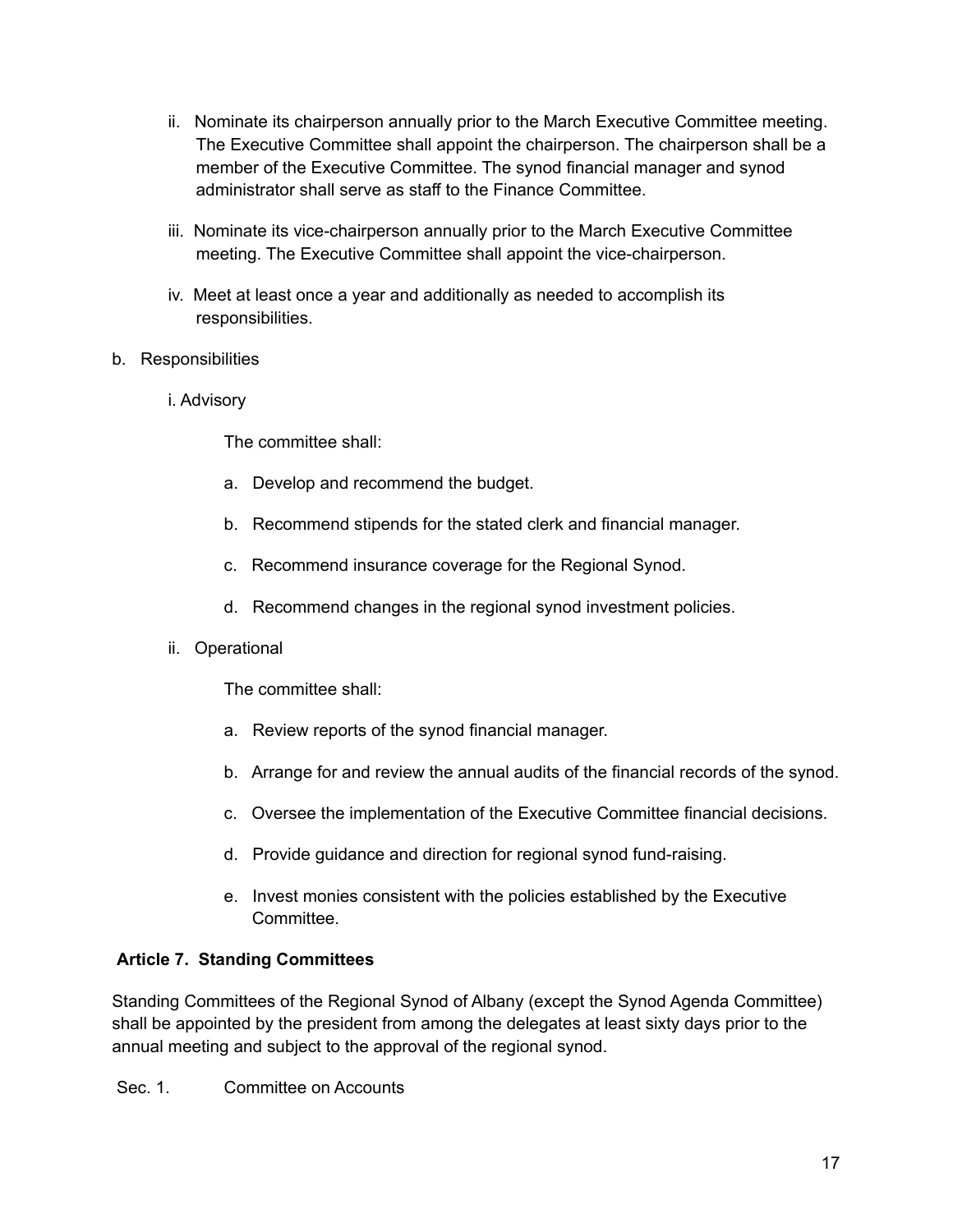The Committee on Accounts shall have five delegates; two shall be ministers and three shall be elders. Prior to the annual meeting, the committee shall examine all financial records and reports, the auditors' statements, the budget and the per member assessment proposed by the Executive Committee. The committee shall make recommendations at the annual meeting regarding the budget and the per member assessment.

## Sec. 2. General Review Committee

The General Review Committee shall have six delegates; three shall be ministers and three shall be elders. The committee shall review the president's report, the synod ministries coordinator's report**,** and the Synod Ministries Board report and advise the annual meeting regarding recommendations in the reports.

## Sec. 3. Committee on Resolutions

The committee shall formulate and present appropriate resolutions to the regional synod and propose the place where its next annual meeting will convene.

## Sec. 4. Synod Agenda Committee

The Synod Agenda Committee shall consist of the president, vice president, and stated clerk. The vice president shall act as chairperson. The committee shall plan the agendas of the annual meeting and any special meeting.

## **Article 8. Regional Synod of Albany Board of Trustees**

- Sec. 1. The Board of Trustees shall be composed of the members of the Executive Committee. The synod ministries coordinator and the synod administrator will serve ex-officio. The president shall serve as chairperson of the Board of Trustees.
- Sec. 2. The board shall report annually to the regional synod.
- Sec. 3. The board shall be the holding body of all assets of the regional synod with power to acquire or dispose.
- Sec. 4. The board shall have power to borrow in the name of the regional synod to provide adequate care and upkeep of synod property.

## **Article 9. Amendments**

- Sec. 1. Amendments to the bylaws shall be submitted to the annual meeting by the Overtures and Judicial Business Committee in its written report. Amendments shall be adopted by a two-thirds vote of the seated delegates at an annual meeting, provided such changes were submitted to the delegates in writing at least fourteen days prior to the annual meeting.
- Sec. 2. These bylaws may be suspended by a three-fourths vote of the seated delegates.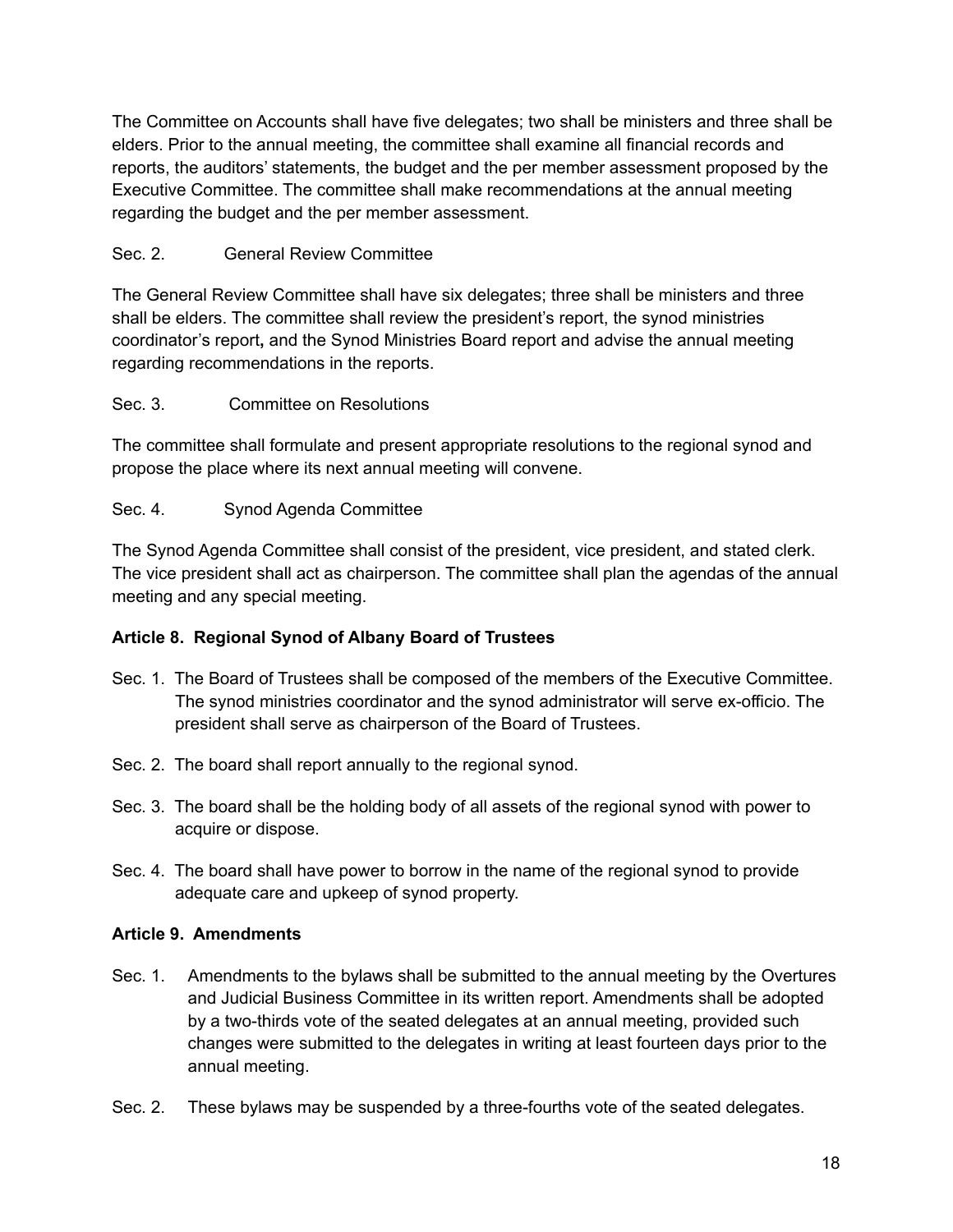Sec. 3. A particular bylaw relating to a specific item of business may be suspended by a  $\frac{3}{4}$ vote of the seated delegates.

## **SPECIAL RULES OF ORDER of the REGIONAL SYNOD OF ALBANY Reformed Church in America, Inc.**

Article 1. Order of Business for Worshipful Work

- Sec. 1. The order of business at the annual meeting shall be developed by the Synod Agenda Committee and include:
	- 1. Opening of Synod
	- 2. Worship
	- 3. Roll call and seating of delegates
	- 4. Appointment of temporary clerks and tellers
	- 5. Recognition of Executive Committee members, synod staff, and invited guests in order to grant privilege of the floor
	- 6. Approval of agenda
	- 7. Reading of the minutes of the previous synod meeting by title
	- 8. Approval of standing committee appointments
	- 9. Communications
	- 10. President's Report
	- 11. Synod Executive Committee and Board of Trustees' Reports
	- 12. Fowler Board of Trustees' Report
	- 13. Election of officers
	- 14. Permanent committee reports
		- a. Overtures and Judicial Business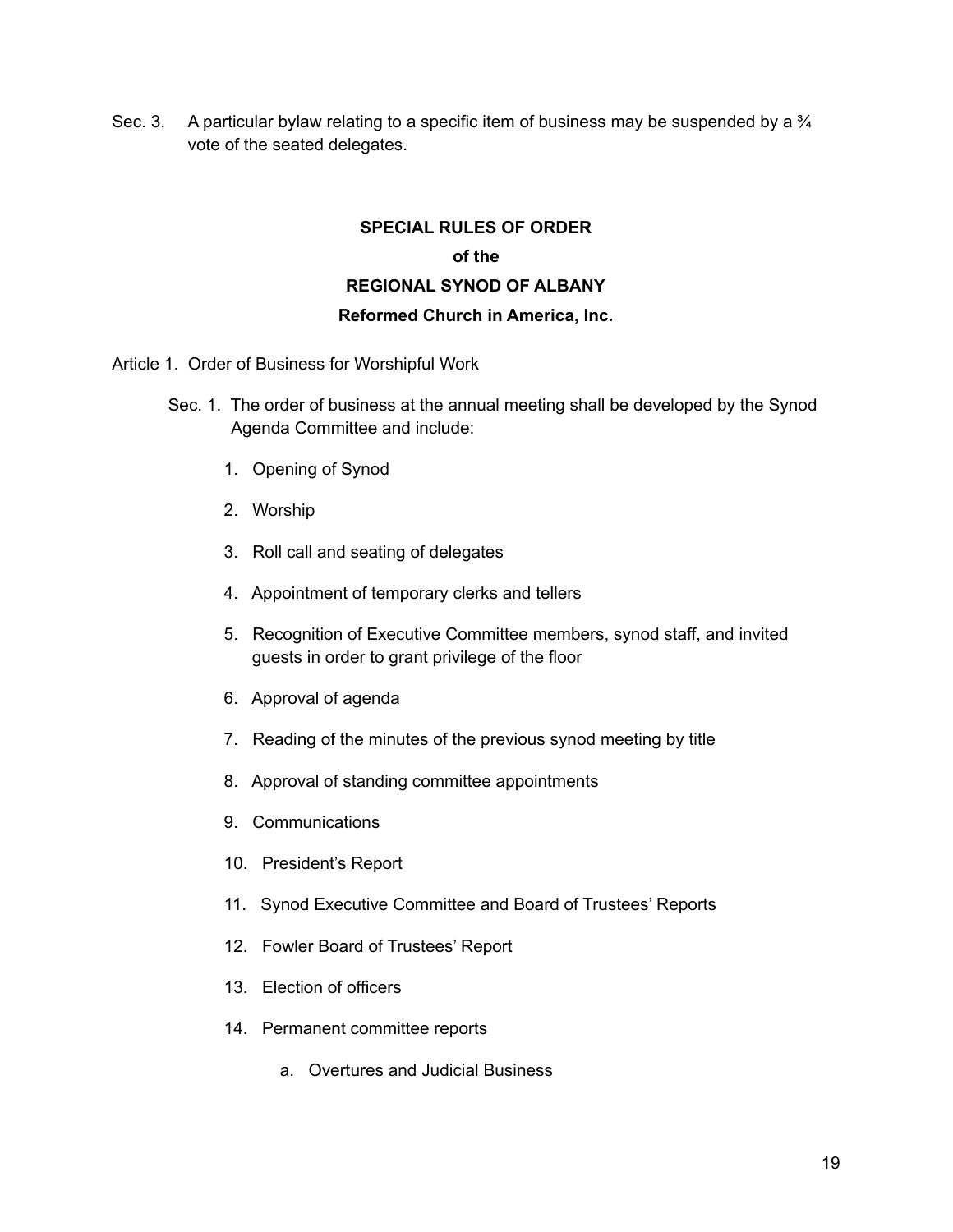- b. Nominations
- c. Finance
- d. Synod Ministries Board
- 15. Standing committee reports
	- a*.* Accounts
	- b. Resolutions
	- c. General Review Committee
- 16. Special committee reports
- 17. Miscellaneous business
- 18. Succession of officers
- 19. Adjournment
- Sec. 2. Special Meetings

The order of business for special meetings of the regional synod shall be developed by the Synod Agenda Committee.

#### Article 2. Amendments

The *Special Rules of Order* may be amended by the Synod Executive Committee by a two-thirds vote of its members at any Executive Committee meeting. The *Special Rules of Order* may be amended or suspended by majority vote of the seated delegates.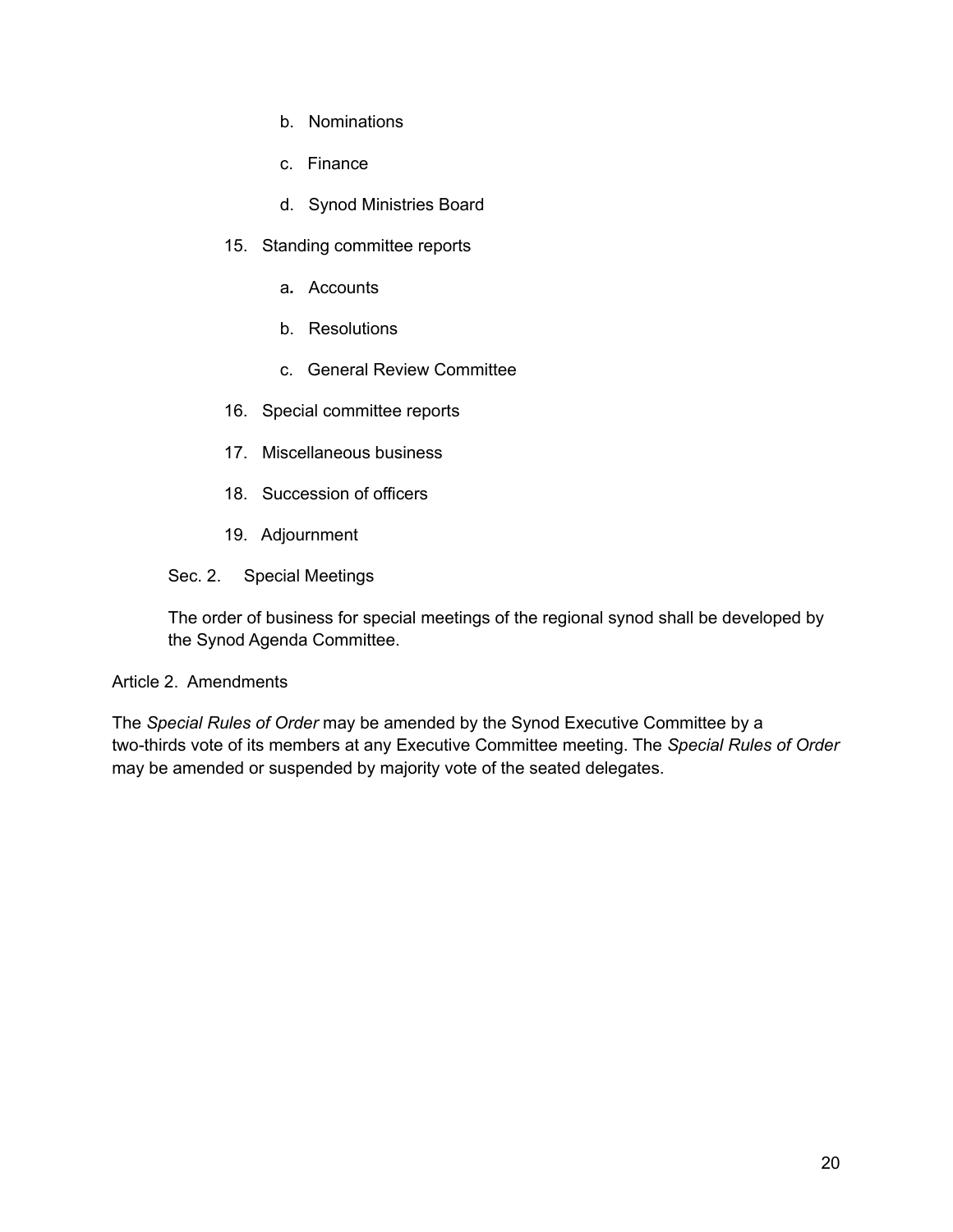#### **BYLAWS**

#### **of the**

#### **BOARD OF TRUSTEES**

Lewis M. Fowler Camp and Retreat Center Regional Synod of Albany Reformed Church in America, Inc.

#### Preamble

The Lewis M. Fowler Camp and Retreat Center, Regional Synod of Albany, Reformed Church in America, Inc., was established by the Regional Synod of Albany, Reformed Church in America, and incorporated on December 7, 1987 pursuant to Section 402 of the Religious Corporations Law in the State of New York.

The purpose of the Lewis M. Fowler Camp and Retreat Center is to glorify God, to foster growth in Jesus Christ as Lord, to experience life in a Christian community and to encourage people to live as disciples of Christ. This is to be lived out by extending Christ-like hospitality to all guests and giving special emphasis to the values of community, simplicity, and caring for the world.

#### **Article 1. Membership**

**Sec. 1.** The Fowler Board of Trustees shall have up to fifteen (15) voting members, consisting of six (6) Reformed Church members in good standing. A minimum of one from each of the classes in the Regional Synod of Albany; three (3) at large members; the chairperson or another representative from the Property, Program and Development Committees; and three (3) members representing partners in Fowler's ministry. All board members shall affirm Fowler's Christian faith and mission.

**Sec. 2.** The voting members of the Fowler Board of Trustees from among the classes of the Regional Synod of Albany shall be nominated by their classes. The stated clerk shall request these nominations according to an equitable rotation schedule. A term for these members is three years. A member may serve an additional term subject to nomination by her or his classis and electing vote by the Synod. The members from the Standing Committees shall be appointed by the committees on which they serve. The members representing partners in Fowler's ministry shall be appointed by ⅔ vote of the Fowler Board of Trustees. At-large members shall be nominated by a ⅔ vote of the Fowler Board of Trustees and approved by the Regional Synod of Albany, or by the Albany Synod Executive Committee if the nomination occurs between stated sessions of the Regional Synod of Albany.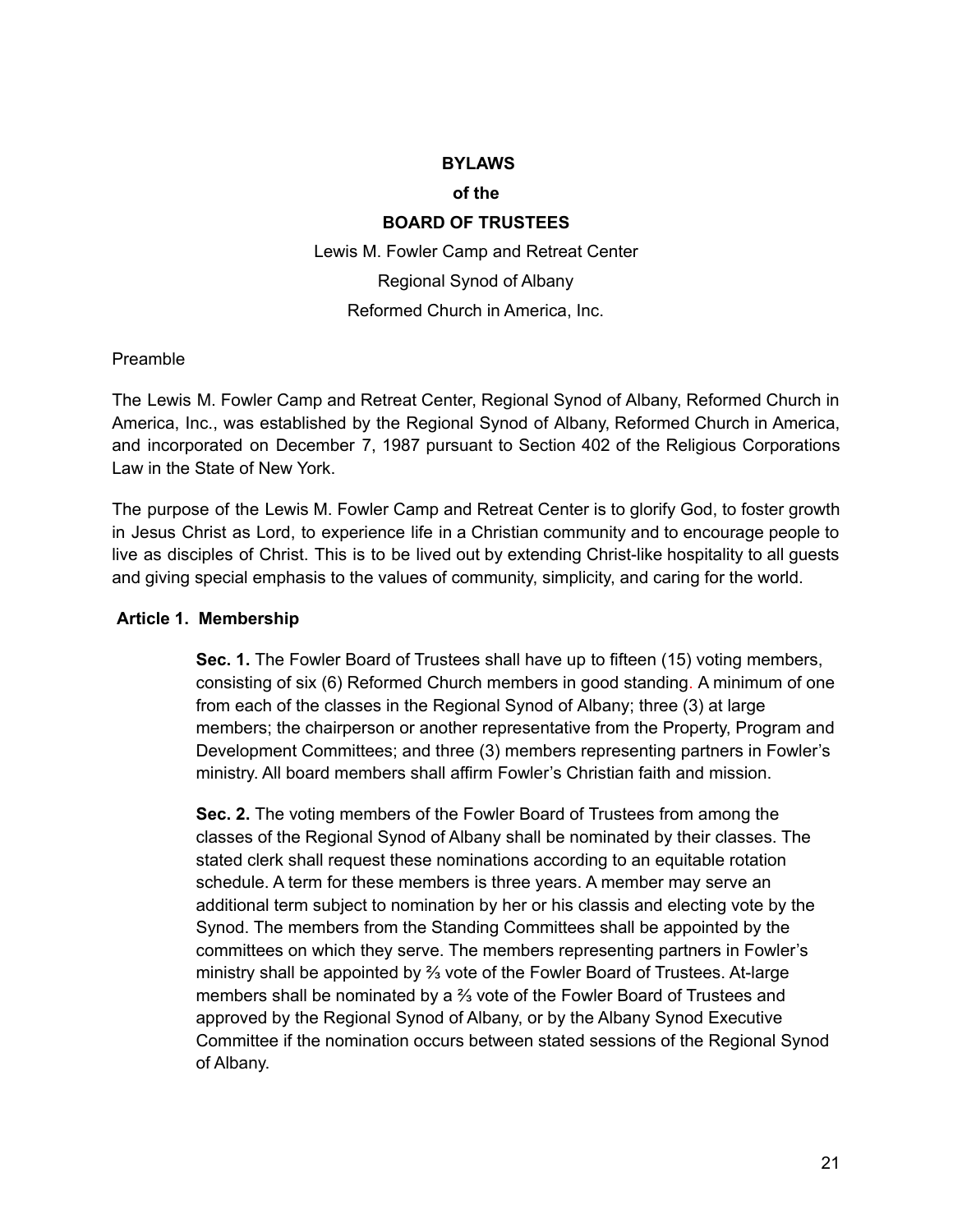**Sec. 3.** CLASSIS APPOINTEES. If a classis fails to appoint a Trustee for an expired term by May 1 of the following year, or if their Trustee position shall become vacant for any reason and remain vacant for a period of three (3) months, the Board may, by an affirmative vote of two-thirds of the members present, elect a Trustee at Large to fill the vacant position until the expiration of the term. No such action shall be taken unless the Clerk has certified that the Classis Clerk was notified of the vacancy and the Board's intent to fill the vacancy at least thirty (30) days prior to the Board's vote, and the corporation has received no reply from the classis indicating their intent to fill the Appointment. All Classis Appointees and Trustees at Large elected to fill vacant Classis Appointee positions shall be members of a Reformed Church.

**Sec. 4.** The Board shall have three (3) non-voting members: the Fowler Executive Director and the Synod Administrator and the clerk.

**Sec. 5.** The Board may nominate additional non-voting members to serve on the board. Such nominations are submitted to the Synod, or to the Synod's Executive Committee between stated sessions, for a vote.

**Sec. 6.** The Board shall elect one of its voting members as chair and one of its voting members as a vice chair. The Board shall also nominate one of its voting members as liaison to the Albany Synod Executive Committee, and one of its members as liaison to the Synod Ministries Board.

**Sec. 7.** A list of Board members shall be published to the regional synod annually.

#### **Article 2. Responsibilities**

The board shall:

- a. Hold title to properties of the Lewis M. Fowler Camp and Retreat Center.
- b. Have power necessary to receive, accumulate, manage, invest, encumber, and dispose of the funds and property entrusted to it consistent with the laws under which the camp has been incorporated and with any policy and the By Laws of the Regional Synod of Albany.
- c. Establish policy for use of facilities, equipment, and for camp and retreat center staff. Make the necessary revisions in the Fowler Manual.
- d. Approve and authorize capital improvements.
- e. Appoint a bookkeeper to administer funds, disburse monies, maintain complete records of such transactions, prepare monthly and annual financial reports, and present these records for audit.
- f. Review financial reports and audits submitted by the Fowler bookkeeper.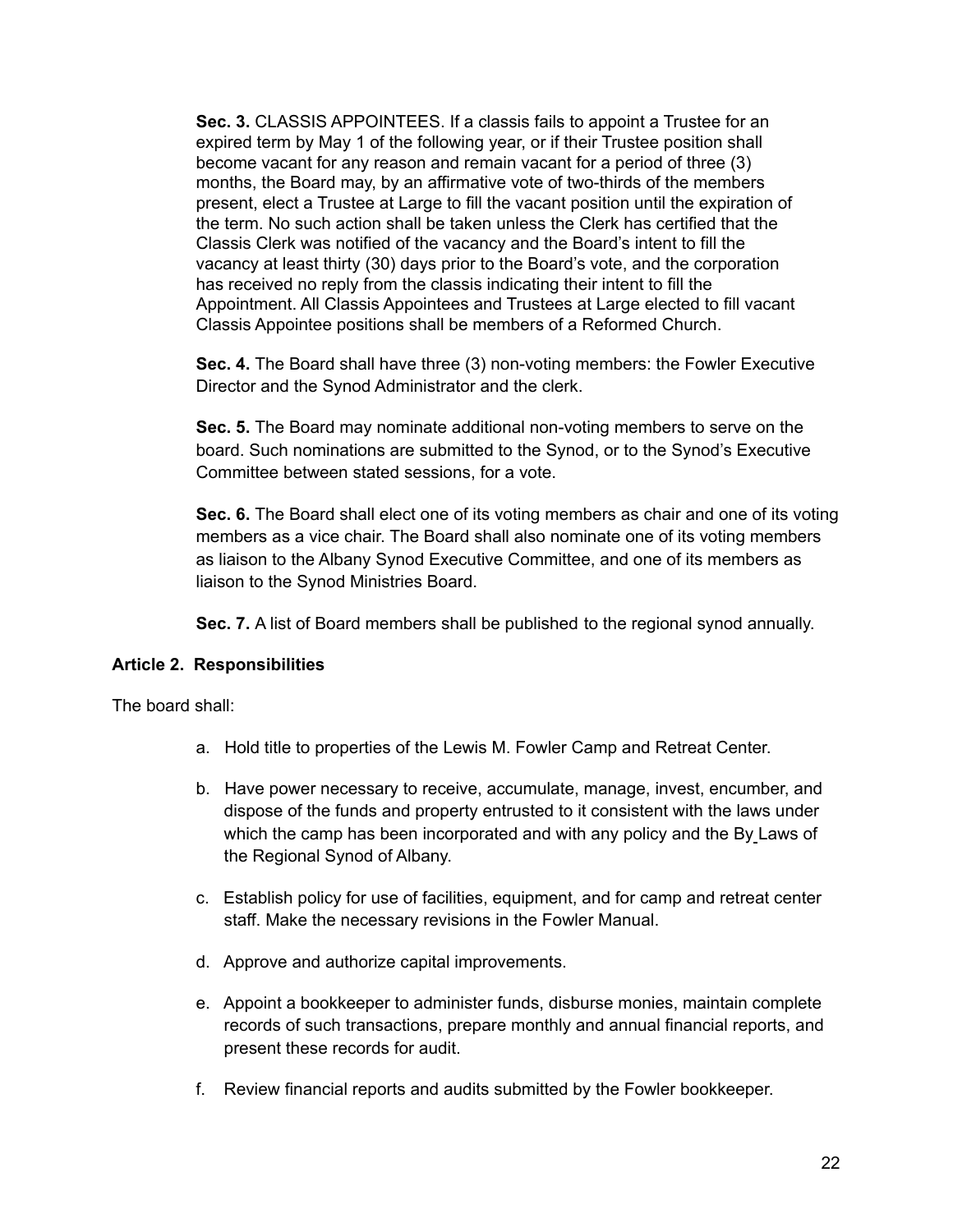- g. Submit a report to the annual meeting of the regional synod.
- h. Define duties and conditions of employment, employ and supervise such staff as may be necessary to carry out the ministry of the camp and retreat center. The board may delegate this responsibility from time to time as they determine necessary and appropriate.

#### **Article 3. Amenability**

The Fowler Ministries Board shall be amenable to the Regional Synod of Albany and shall seek specific prior approval in matters of:

- a. Purchase, disposal and or mortgage of real property.
- b. Adherence to the stated investment guidelines.
- c. Incurring of any indebtedness.

#### **Article 4. Officers**

The officers of the Board of Trustees shall be the chair, vice chair, and clerk.

#### **Article 5. Duties of Officers**

a. Chair

The chair shall preside over all meetings of the Board of Trustees.

#### b. Vice Chair

The vice chair shall perform the responsibilities of the moderator at the request of or in the absence of the moderator.

#### c. Clerk

The clerk shall:

- i. Notify all trustees of the times and places of all trustee meetings.
- ii. Record the acts and proceedings of the Board of Trustees and distribute the minutes to its members.
- iii. Distribute copies of the *Bylaws of the Board of Trustees*.

#### Article 6. Standing Committees

Sec. 1. Program Committee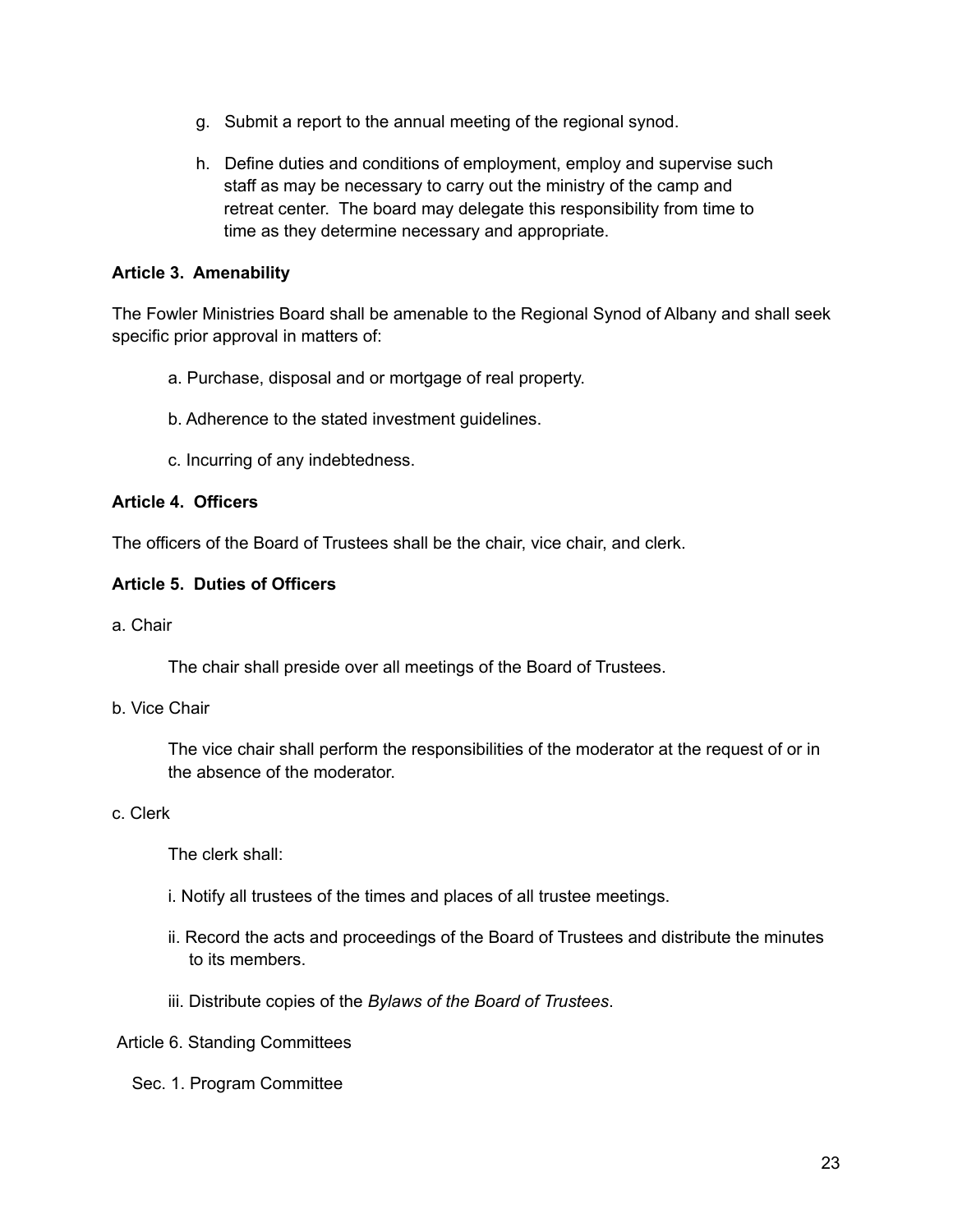a. Membership: The Fowler Program Committee will be made up of a minimum of 6 and a maximum of 12 members.

- i. Members will be chosen by the Committee and approved by the Fowler Board of Trustees.
- ii. One member will be appointed by the Program Committee to serve on the Fowler Board of Trustees.
- iii. Good faith effort shall be made to strive for diversity, including in gender, age, vocation, and geography.
- iv. The Fowler Executive Director shall serve as a non voting member. Other Fowler staff may also be assigned to attend.
- v. Terms on the Fowler Program Committee will be for three years.
- vi. All members of the Program Committee shall strive to be active in the ministry at Fowler during their tenure.
- b. Responsibilities:
	- i. Design and implement programs consistent with the mission of Fowler Camp and Retreat Center.
	- ii. Annually set the summer program schedule.
	- iii. Select an annual theme for summer camp and oversee the development of supportive program materials.
	- iv. Work in conjunction with the Synod Board of Trustees to offer retreat opportunities in conjunction with the Albany Synod and other partners.
	- v. Suggest ideas to the Fowler Board of Trustees for significant changes in the program, as necessary.
	- vi. Assist in the development of promotional plans and publicity materials.
	- vii. Assist staff in recruiting participants in the ministries at Fowler, including campers, volunteers, and retreat users.
	- viii. Complete other responsibilities assigned by the Fowler Board of Trustees.
- c. Chairperson:

The Program Committee will elect its own chairperson to be confirmed by the Fowler Board of Trustees. The chairperson's duties will be to facilitate and preside over meetings.

Sec. 2. Property Committee:

- a. Membership
	- i. The Fowler Property Committee will be made up of a minimum of 6 and a maximum of 12 members. Members will be chosen by the Committee and approved by the Fowler Board of Trustees.
	- ii. One member will be appointed by the Property Committee to serve on the Fowler Board of Trustees.
	- iii. Good faith effort shall be made to strive for diversity, including in gender, age, vocation, and geography.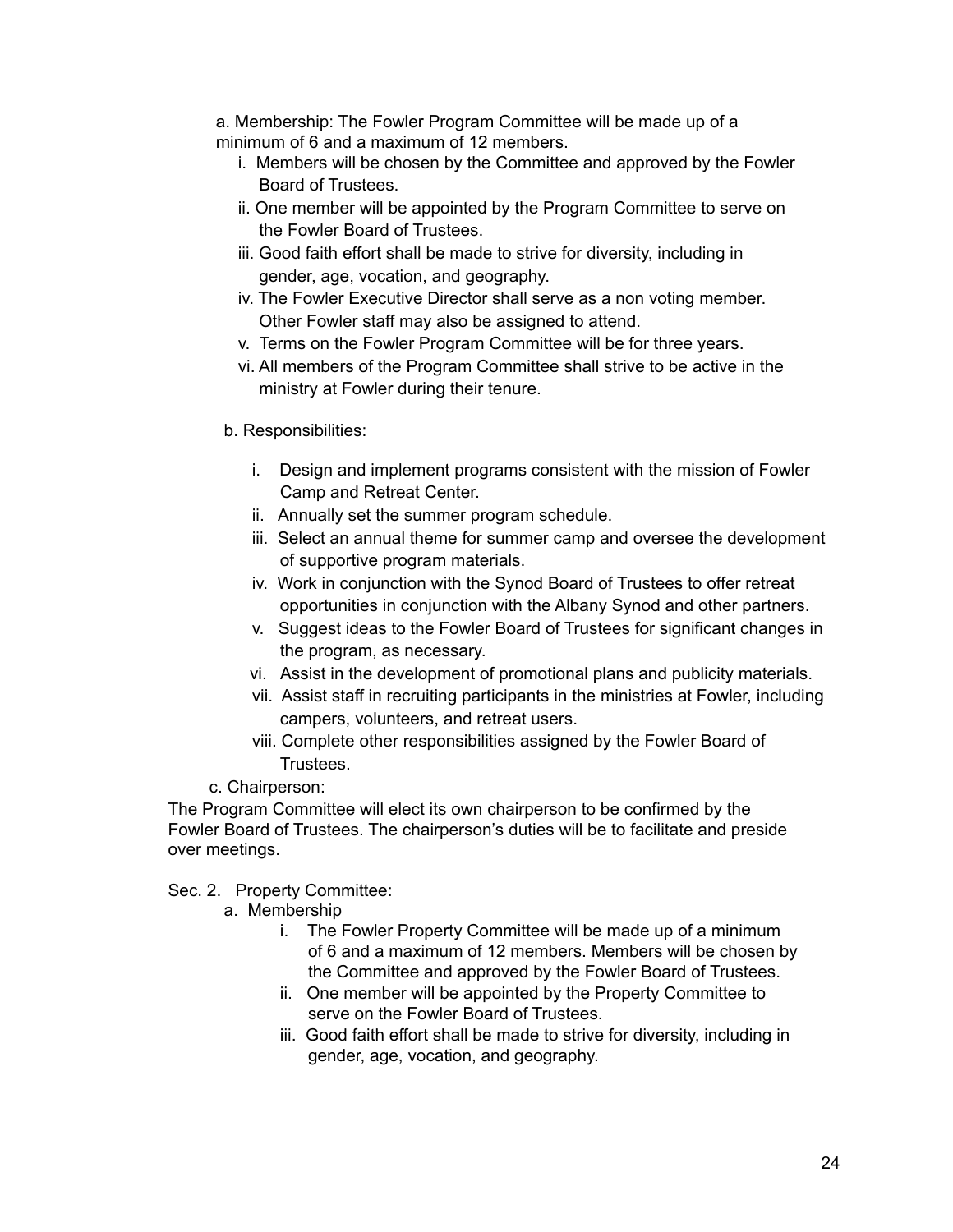- iv. The Fowler Executive Director and Operations Manager shall serve as a non-voting member. Other Fowler staff may also be assigned to attend.
- v. Terms on the Fowler Property Committee will be for three years.
- vi. All members of the Property Committee shall strive to be active in the ministry at Fowler during their tenure.
- b. Responsibilities
	- i. Develop and recommend to the Fowler Board of Trustees an annual maintenance program which keeps facilities in compliance with New York State and local regulations.
	- ii. Develop and recommend to the Fowler Board of Trustees, in conjunction with the Fowler Operations Manager, an annual and five-year plan for equipment maintenance and replacement.
	- iii. Oversee implementation of Fowler Board of Trustees property decisions.
	- iv. Complete other responsibilities assigned by the Fowler Board of Trustees.
- c. Chairperson

The Property Committee will elect its own chairperson to be confirmed by the Fowler Board of Trustees. The chairperson's duties will be to facilitate and preside over meetings.

#### Sec. 3. Development Committee

- a. Membership:
	- i. The Fowler Development Committee will be made up of a minimum of 6 and a maximum of 12 members.
	- ii. Members will be chosen by the Committee and approved by the Fowler Board of Trustees.
	- iii. Good faith effort shall be made to strive for diversity, including in gender, age, vocation, and geography.
	- iv. The Fowler Executive Director shall serve as a nonvoting member.
	- v. Other Fowler staff may also be assigned to attend.
	- vi. Terms on the Fowler Development Committee will be for three years.
	- vii. All members of the Development Committee shall strive to be active in the ministry at Fowler during their tenure.
- b. Responsibilities
	- i. Provide guidance and direction for Fowler fundraising.
	- ii. Oversee Organization and Implementation of major fundraisers.
	- iii. Oversee major donors.
	- iv. Review reports of the Fowler Bookkeeper.
	- v. Arrange for and review the annual audits of the financial records of Fowler.
- c. Chairperson

The Development Committee will elect its own chairperson to be confirmed by the Fowler Board of Trustees. The chairperson's duties will be to facilitate and preside over meetings.